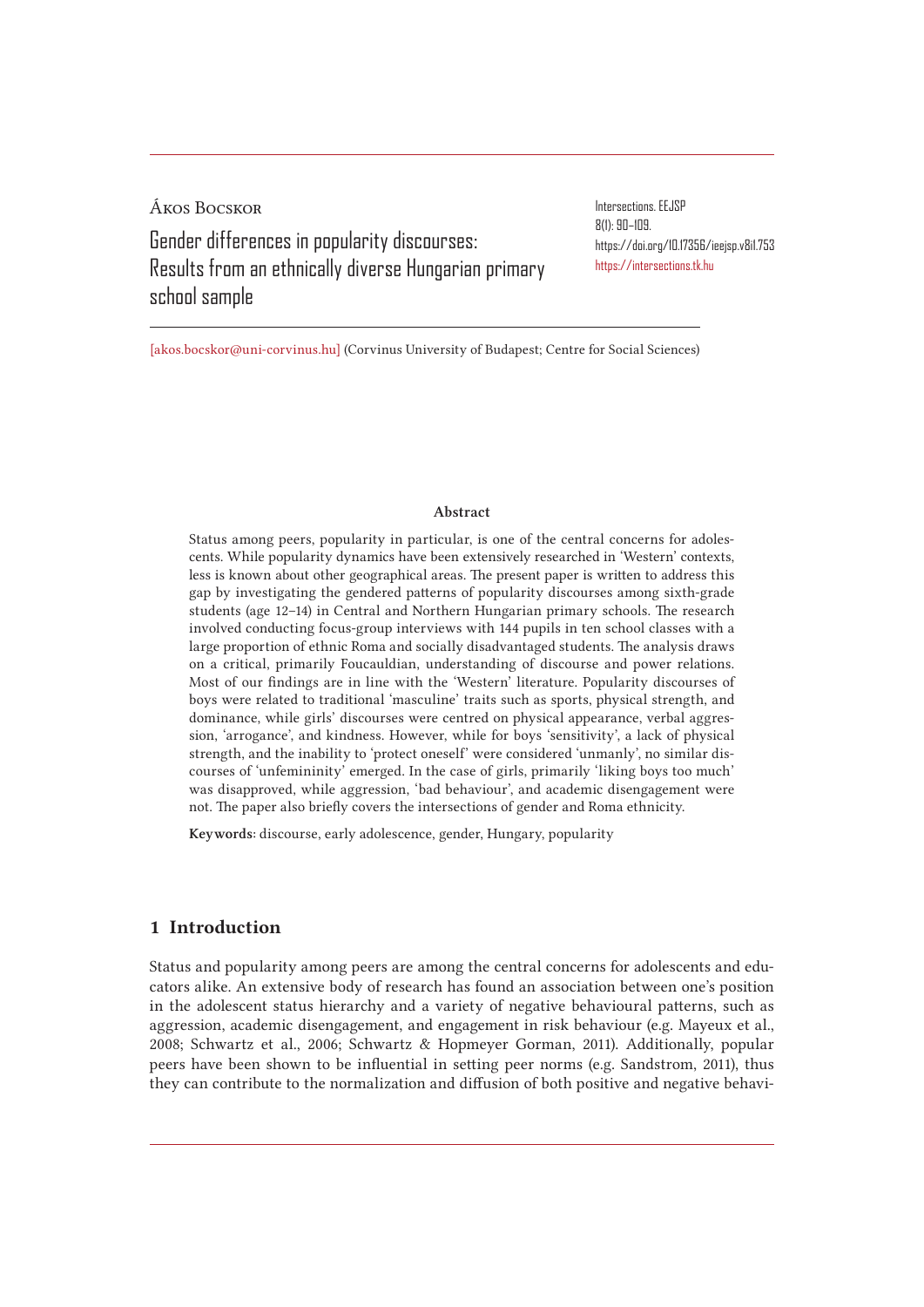oural patterns. Importantly, however, status and popularity are not simply 'given', fixed aspects of one's life; they are, to a great extent, constructed, negotiated, and re-negotiated through discourse. The dynamics of these discursive constructions are influenced by the 'milieu' of school classes as well as by the wider social context. In particular, the role and salience of gender, ethnicity, and social class are strongly shaped by the local and national context, norms, and prejudices. Social expectations about what boys and girls *should* or *should not* do and what the 'place' of men and women or certain ethnic groups or social classes is have a strong impact on what physical, personality, and behavioural attributes contribute to one's popularity or unpopularity as function of sex, ethnicity, and social class, as well as to the ways that children and adolescents *can* talk about and negotiate these dynamics.

The gendered patterns of popularity discourses have already been researched in the British and North American literature; however, less is known about other geographical areas and cultural contexts. This paper is written to address this gap by presenting the results of focus-group research among sixth-grade primary school students (age 12–14) in Hungary. The interviews were conducted in 21 focus groups with 144 students in 10 school classes in Northern and Central Hungary. Our sample is socially and ethnically diverse, with twothirds of the respondents belonging to the socially disadvantaged Roma minority, which also allows for the analysis of the intersection of gender and ethnicity. Gender differences in the Hungarian context might be particularly interesting, as strong gender stereotypes and traditional gender norms exist among the Hungarian population (see, for instance, European Commission, 2017, pp. 5–7; Gregor, 2016; Gregor & Rédai, 2015), while the Hungarian conservative-populist government and public intellectuals close to it have openly been engaged in anti-gender and anti-feminist discourses (Kováts & Pető, 2017). Additionally, to our knowledge, there is no qualitatively informed research about popularity discourses in the Hungarian school context, and only a few instances of research on gendered discourses in the school setting (e.g., Rédai, 2019a; 2019b).

In our analysis, we will, to some extent, draw on a Foucauldian understanding of discourse and power relations by putting emphasis on the discourse-internal and discourseexternal factors that give rise to certain discourses while limiting or inhibiting others. However, we will also show that, in the case of our data, a Foucauldian approach might have its limitations, especially with regard to discourse-external elements. Overall, we will see that the impact of widespread gender-stereotypical attitudes and anti-feminist political discourses on early adolescents' discourses may be limited, in particular in the case of girls.

# 2 Gender and popularity: A review of the literature

Gender differences in popularity dynamics have been extensively documented in the literature. The quantitative research tradition, predominantly sociometric research, has found that activities and behaviour related to physical dominance (e.g., athletic abilities, 'toughness', physical and overt verbal aggression) are more strongly associated with popularity for boys, while prosocial behaviour (e.g., co-operation, kindness) and relational aggression (e.g., social manipulation, exclusion, spreading gossip) are more strongly associated with popularity for girls (Mayeux & Kleiser, 2019). Additionally, being considered likeable and funny are also more strongly associated with boys' popularity, while the quantitative tradi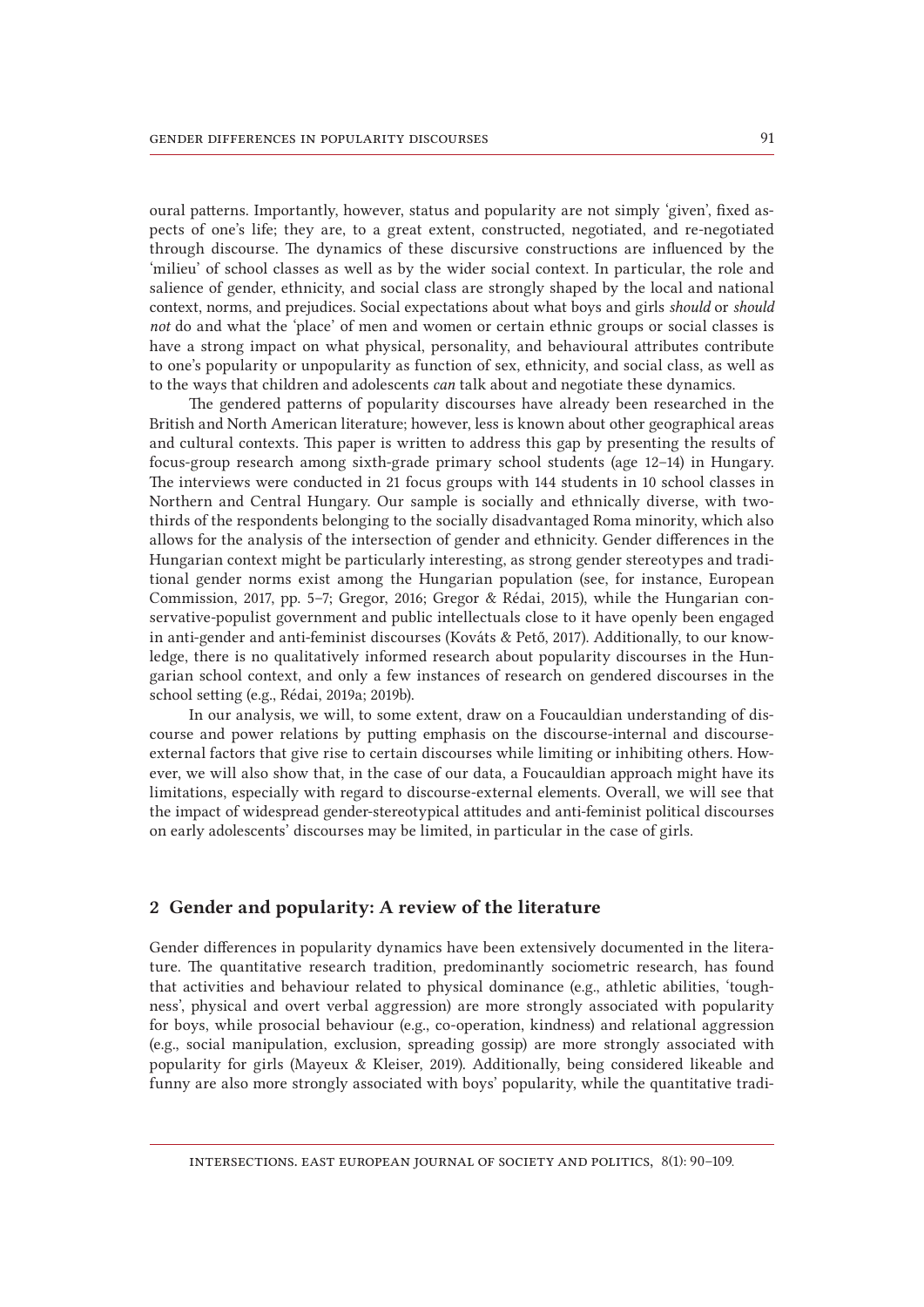tion has found no significant gender differences with regard to physical attractiveness, affluence, or academic competence; areas where ethnographic research has found important differences (Rose et al., 2011).

According to qualitative interviews and ethnographic observations, the most important traits and skills for boys to be perceived as popular are related to athletic abilities, physical strength (the ability to intimidate and dominate peers), being perceived as smart and humorous, school disengagement, disruptive behaviour, successful cross-gender relationships, and 'doing heterosexuality' (e.g., Adler et al., 1992; Chambers et al., 2004; Francis, 2009; Kehily & Nayak, 1997; Renold, 2000). In the case of girls, the most important traits involve social skills (being 'nice' and compliant but also being 'mean' and manipulative), being fashionable, being perceived as attractive (especially by boys), and 'doing heterosexuality' but without being sexually 'too forward' (e.g., Adler et al., 1992; Chambers et al., 2004; Currie et al., 2007; Merten, 1997; Read et al., 2011; Renold, 2000).

However, the concept of the 'nice' and 'passive' girl, traditionally considered salient in the case of White middle-class girls, has been challenged from multiple directions. First, it has been shown that although overt competition for status (a traditional 'masculine' trait) is considered less acceptable for girls, more covert ways of competing for status, in particular relational aggression, gossiping, and 'meanness', are often considered central to popularity (e.g., Currie et al., 2007; Duncan, 2004; Merten, 1997; Wiseman, 2002). Although popular girls are often not widely liked (e.g., Eder, 1985), they tend to be both envied and feared for their social power (Currie et al., 2007). Peers also often consider them 'snobs' who feel that they are 'better than other kids' (Currie et al., 2007). Second, other alternative constructs have also been discussed recently in the literature, such as 'tough' and confident 'ladettes' (e.g., Jackson, 2006), or 'alpha' girls (Kindlon, 2006 cited by Bettis et al., 2016) who are assumed to be both assertive and competitive (traditional 'masculine' traits) and collaborative and relationship-oriented (traditional 'feminine' traits) (for a criticism of the 'alpha' girl discourse see Bettis et al., 2016).

Discourses of masculinity are also undergoing some changes. For instance, Read and colleagues found in a sample of secondary school students in the United Kingdom that being kind, friendly, and helpful were as frequently mentioned by boys as by girls as characteristics of popular students (Read et al., 2011). The authors argue that being kind and helpful to peers might not be considered feminized characteristics any longer, but being helpful and obedient towards the teacher is still devalued and feminized. Another study by the authors on the same sample found that academically successful popular students needed to 'balance' popularity and school achievement: almost all of them were good-looking and fashionable, and in the case of boys almost all of them were good at sports, so that they could present themselves as 'authentically' masculine, in spite of their engagement in schoolwork (Francis et al., 2010). Additionally, in order to avoid being identified as 'boffs', both high-achieving boys and girls put considerable effort into presenting their performance as 'effortless achievement' (Francis et al., 2010). Moreover, these academically successful popular students were found to be loud, assertive, and involved in the demonstration of 'gender-typical' interests: fashion, celebrities, and the production of 'maturity' for girls, and more physicality (throwing things at each other and fighting) for boys (Francis et al., 2010; see also Skelton et al., 2010).

Additionally, the intersections of gender, race/ethnicity and social class also need to be taken into consideration. For instance, Paul Willis extensively documented in his classical ethnographic study how British working-class boys ('lads') developed a 'counter-school culture' where they could achieve high peer status by adhering to violent, counter-school norms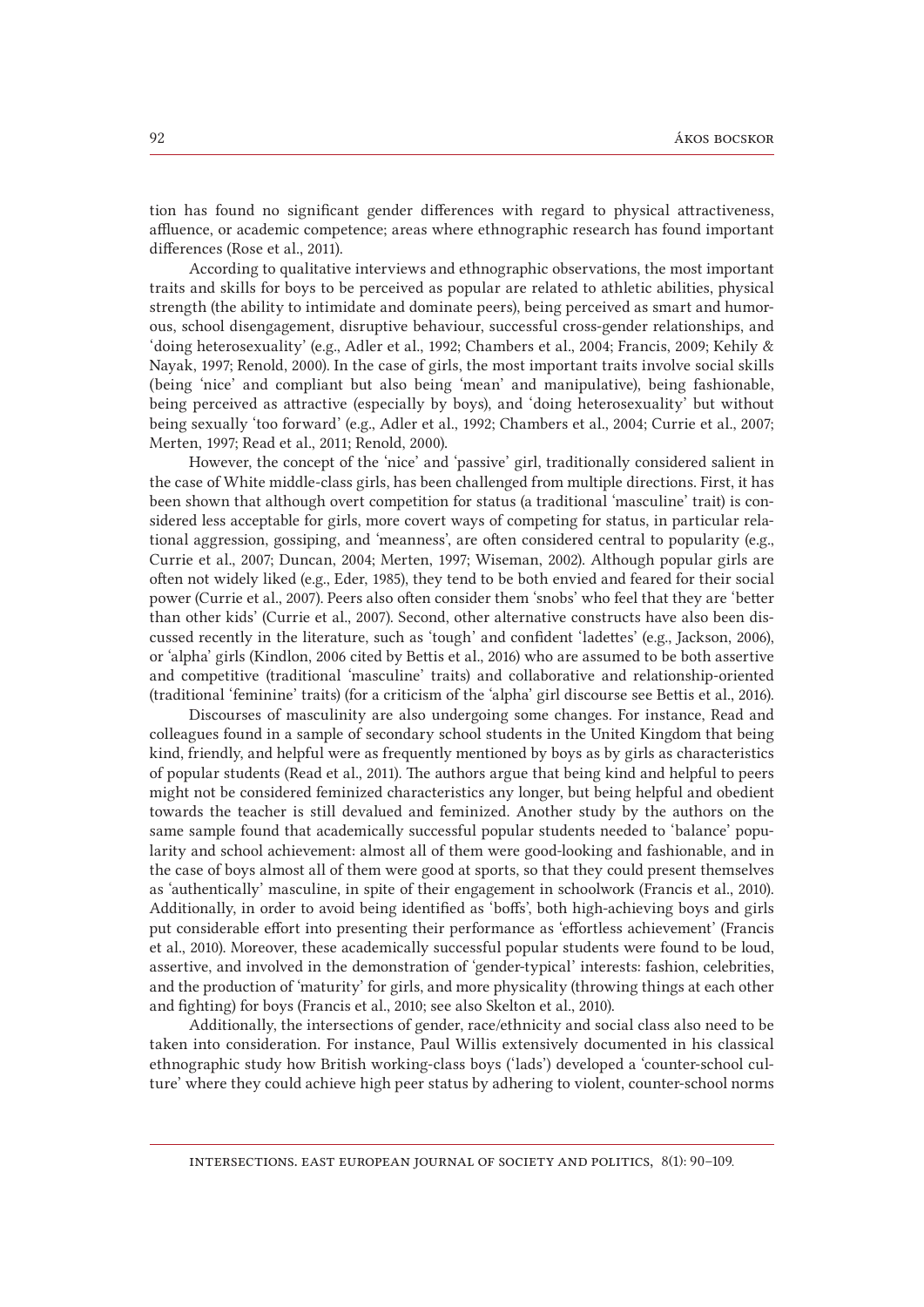(Willis, 1977). Although their rejection of school values and authority was the result of their developing class consciousness (and a developing sense of related social injustice), this eventually led to the reproduction of the social structure through their ending up in workingclass jobs. Similarly, Ingunn Marie Eriksen described in a recent study how ethnic minority girls with an immigrant background in a Norwegian secondary school participated in the aggressive rejection of school values and in disruptive behaviour, including physical fights (Eriksen, 2019). While these girls experienced the school system as providing the potential for academic success only for (native) Norwegians, their disruptive behaviour provided them with 'the subcultural privilege of local "cool", affording them temporary status and power [...] that does not jeopardise their ethnic belonging or femininity' (p. 12). The ethnographic field studies by Signithia Fordham and John Ogbu are also worth considering. Their wellknown 'acting white' hypothesis proposes that 'involuntary' ethnic minorities in a subordinate social position consider certain activities to be 'prerogatives' of the White majority and members engaging in such activities (e.g., good academic performance) are seen as being integrated into White American culture at the expense of their own culture (Fordham, 1988; Fordham & Ogbu, 1986; Ogbu, 1992). Consequently, academic success may be resisted both by individuals and their environment, and well performing pupils may receive a variety of peer sanctions ranging from verbal disapproval to physical violence. In spite of the detailed ethnographic description and theoretical framework, the generalizability of the 'acting white' hypothesis has been questioned as large-scale quantitative studies have found mixed results (see e.g., Ainsworth-Darnell & Downey, 1998; Cook & Ludwig, 1997; vs. Fryer & Torelli, 2010). Similarly, quantitative studies in Hungary among ethnic Roma students have mostly found no support for the 'acting white' hypothesis so far (Habsz & Radó, 2018; Hajdu et al. 2019; Kisfalusi, 2018; but cf. Keller, 2020).

Although the concepts of masculinity and femininity might be changing and the scope of 'acceptable' masculinities and femininities might be expanding, a large body of research demonstrates that popularity is still overwhelmingly ascribed to those students who possess the most 'gender-typical' traits and perform the most 'gender-typical' behaviour (Mayeux & Kleiser, 2019). In their *gender prototypicality theory* of popularity, Mayeux and Kleiser argue that popularity in adolescence is a 'by-product' of intensifying cross-sex interactions and competition for opposite-sex attention, and thus it is disproportionately ascribed to 'gendertypical' peers since it is they who are most likely to attract opposite-sex attention (Mayeux & Kleiser, 2019). Francis and colleagues also found that the most popular students were the ones who had frequent interactions with the opposite sex and appeared to be 'at ease' in these interactions (Francis et al., 2010). In addition, feminist criticism argues that the discourses of femininity are inherently contradictory and insupportable, which results in girls becoming 'impossible subjects': too fat or too thin, too clever or too stupid, too free or too restricted, etc. (Griffin, 2004; Read et al., 2011). Popular girls face pressure in relation to the contradictory expectations of having to look 'perfect' while not being too 'self-absorbed' about their appearance and having to attract boys' attention but in 'the right way' in order to avoid being labelled 'sluts' (Currie et al., 2007). Finally, both boys and girls seem to be concerned with 'authenticity'. Unsuccessful attempts to increase one's status by trying to be 'more cool' than one actually 'is' often leads to pariah status and 'wannabe' stigma (Read et al., 2011). However, non-popular students (especially the ones in the 'middle') sometimes challenge the dominant discourses of 'coolness' (Paechter & Clark, 2016) and authenticity (Read et al., 2011), often suggesting that popular students are the 'inauthentic' ones.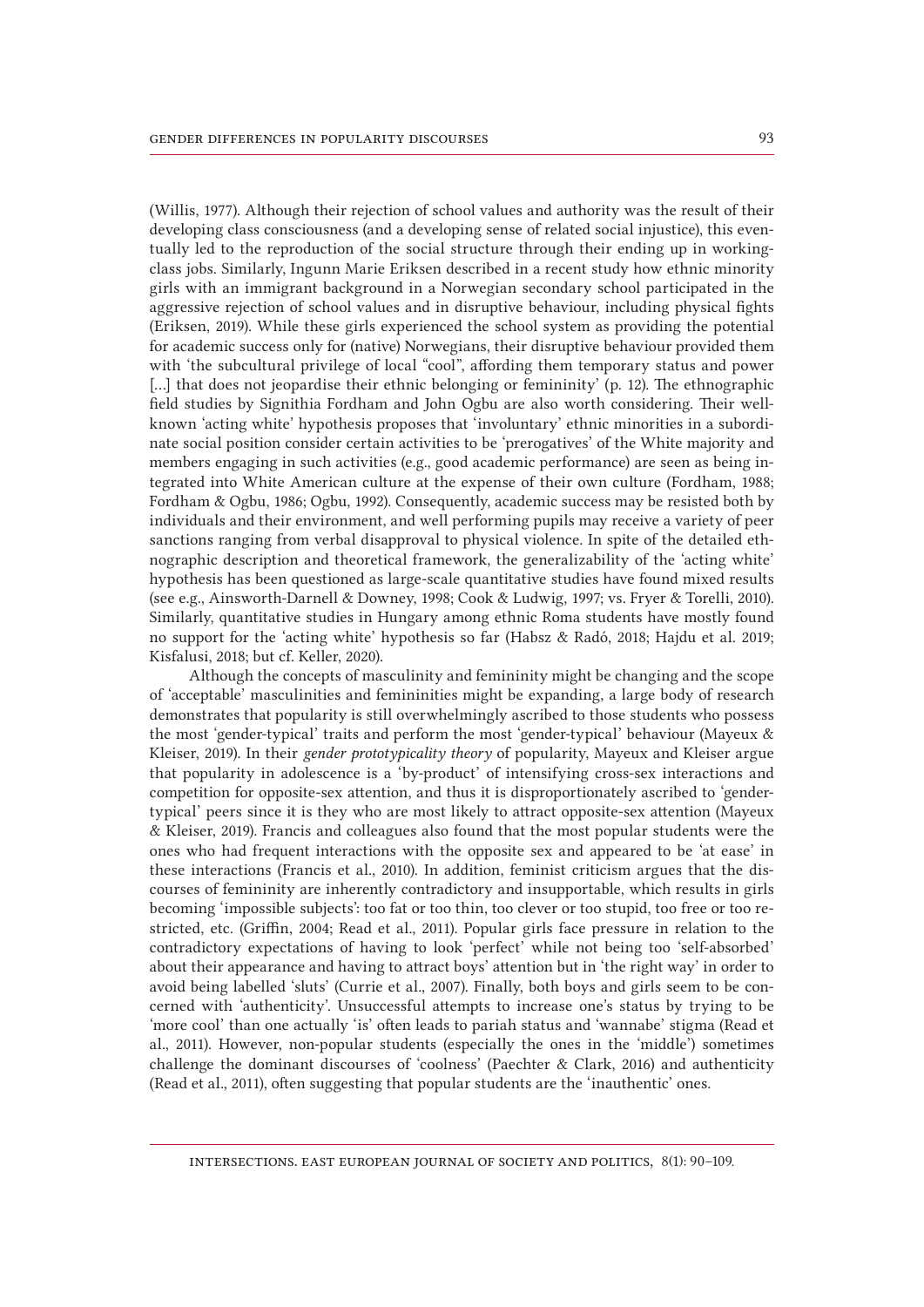As we have seen, in certain school settings academic engagement and the perception of 'inauthenticity' contributes to students' unpopularity and can also make them the targets of teasing/bullying. Additionally, students who are perceived to lack certain social skills (e.g., being 'shy' or 'quiet') are also widely reported to be unpopular (e.g. Read et al., 2011; Warrington & Younger, 2011). Connecting unpopularity to personality implies that it is the students' 'own fault' that they are unpopular, while in reality these individualized characteristics are, to a great extent, socially constructed (Scott 2007 cited by Read et al., 2011). Generally, kids who 'stand out from the crowd' or are perceived to be 'different' in any way, including appearance (clothes, disability, body shape, attractiveness), behaviour (e.g., being 'shy' or expressing opinions contrary to those of the dominant group), abilities (being too 'smart' or too 'thick', lacking athletic ability in the case of boys) or financial background are most commonly the unpopular ones (Warrington & Younger, 2011).

Finally, the importance of inter-school variability needs to be emphasized. Studies involving more schools have found that the role of factors such as school engagement or substance use varied from school to school (e.g., Warrington & Younger, 2011). Additionally, while most studies were conducted in 'Western' settings, in countries with different value systems and cultural traditions results might be significantly different. For instance, Cobbet found in an Antiguan sample that the association between popularity and traditional gender norms and expectations was particularly strong (Cobbett, 2014). Similarly, Xi and colleagues found in a Chinese sample that popular girls were considered to be friendly and prosocial, in contrast to most 'Western' results (Xi et al., 2016).

### 3 Discourse and discourse analysis

Discourse is one of the widely used concepts in linguistics and the social sciences, with a variety of diverging definitions and interpretations. Similarly, definitions and approaches to discourse analysis shows remarkable diversity. As a general working definition, we can say that discourse analysis focuses on the ways 'in which language constructs and mediates social and psychological realities' (Willig, 2014, p. 341). Critical approaches to discourse analysis focus on the ways power inequalities are maintained, reproduced, legitimized, or camouflaged through discursive and social practices. In addition to critical linguists, some sociologists and social theorists have also put the concept of discourse and the reproduction of social inequalities through language at the centre of their investigations (e.g., Bourdieu, 1991; Foucault, 1981; Habermas, 1984). As the present analysis, to some extent, draws on a Foucauldian understanding of discourse and power inequalities, some important aspects of Foucault's approach will be briefly summarized below.

In his inaugural lecture at the Collège de France in 1970 entitled *The order of discourse*, Foucault outlined those discourse-internal and discourse-external procedures that he believed 'controlled, selected, organised and redistributed' the production of discourse in a given society as well as the methodological requirements they implied (Foucault, 1981; for a close reading see Hook, 2001). Importantly, he argued that the opposition between true and false is 'a historical, modifiable, and institutionally constraining system' (Foucault, 1981, p. 54) that relies on institutional support and is reinforced by multiple layers of social practices that, at the same time, constrain other alternative discourses. Not surprisingly, the strongest discourses are the ones that attempt to ground themselves in the 'natural' – the scientific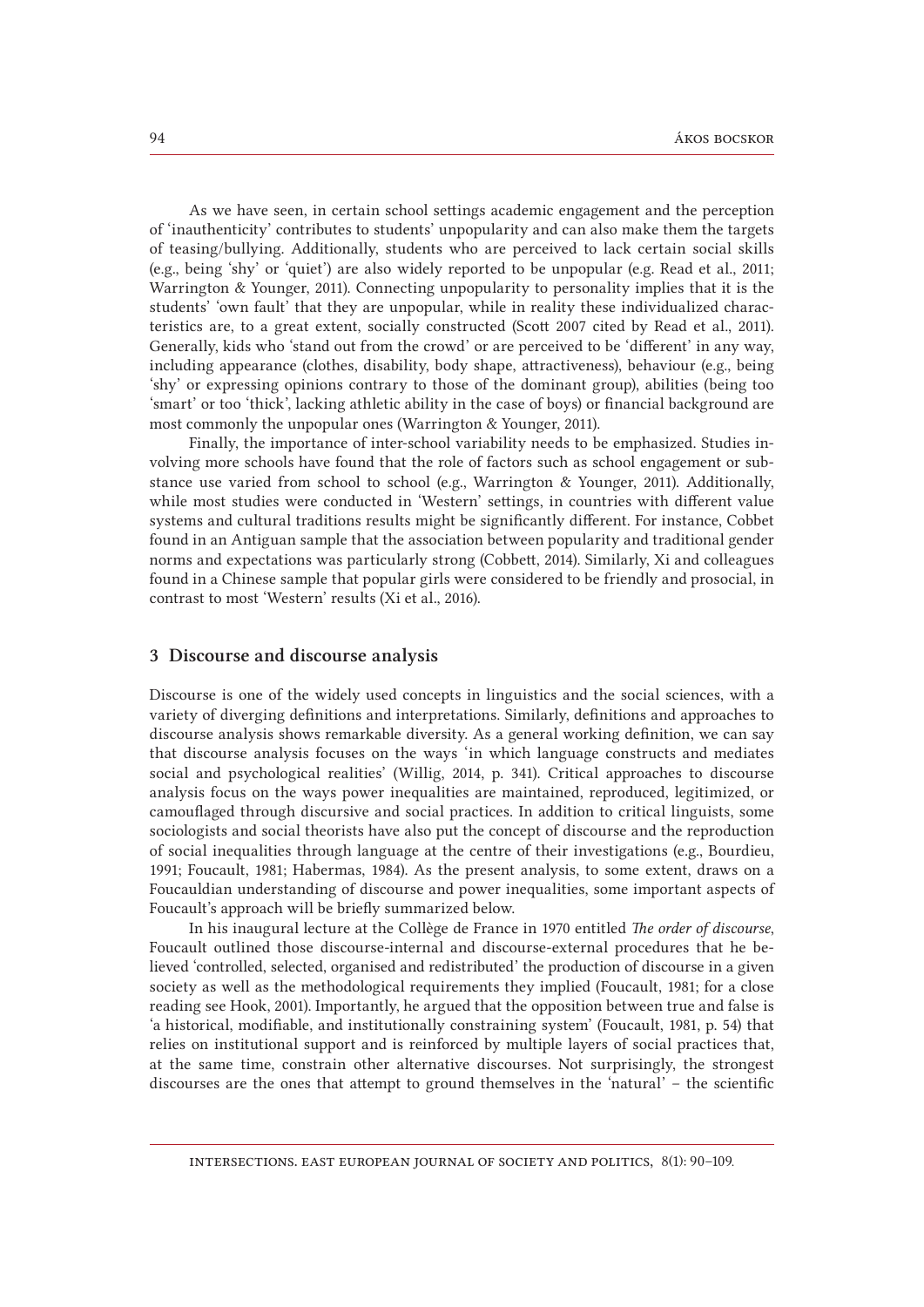and other arguments that are considered 'reasonable' by the dominant standards (Hook, 2001). An important question for Foucault is how different types of *subject positions*, including the privileged position of the author of a text or utterance, are made possible within the given discourse, as well as what it is that *cannot* be said from those certain positions (Hook, 2001). Additionally, Foucault outlines four methodological principles for discourse analysis: reversal, discontinuity, specificity, and exteriority (Foucault, 1981, pp. 67–73). The *principle of reversal* suggests that the focus of the analyst should be on the forms of exclusion, limitation, and approbation of discourse, while the *principle of discontinuity* argues that discourses should be treated as 'discontinuous practices' that sometimes 'cross each other', while in other cases they are 'unaware of each other' (p. 67). Discontinuities help destabilize the otherwise assumed coherence, unity and 'ahistory' of discourse, showing that even some of the most fundamental concepts are to a great extent discursive entities (Hook, 2001). The *principle of specificity* argues that discourses cannot be resolved into 'a play of pre-existing significations'; instead, we should consider them as a practice that we 'impose on things' (Foucault, 1981, p. 67). We understand meanings and distinguish 'truth-claims' based on discourse itself, as our knowledge of the world, estimation of truth, and speaking capacity are governed by certain discursive formations (Hook, 2001). The *principle of exteriority* suggests that, instead of focusing on the 'interior' of discourse, we should go towards the external conditions of possibility that make certain discourses possible and define the boundaries of such discourses (Foucault, 1981, p. 67).

While Foucault's approach to discourse may be appealing in many aspects, its practical limitations are also apparent. For instance, investigating the external conditions and events that enhance or limit certain discourses at the local and national levels would certainly go beyond the boundaries of a paper like the present one. Nevertheless, the techniques used to problematize or normalize certain behaviours and/or power relations, different subject positions, and 'rarefications' of discourses (i.e., what can and cannot be said from certain subject positions), and, to a limited extent, the external social context, can be addressed in such case studies as well.

# 4 Data

The data for the present analysis come from the transcripts of 21 focus-group interviews conducted in Northern and Central Hungarian primary schools in the spring of 2015. The sample involved 144 sixth-grade students from 10 school classes in eight schools. The focusgroup research complemented one wave of a larger longitudinal survey-data collection effort (1054 students in 53 school classes) that focused on ethnic segregation, status hierarchies, and social dynamics in class. In order to investigate the interethnic aspects of these phenomena, the survey research sampled schools with a 'known' higher proportion of Roma students. In line with the goals of this larger study, the focus-group interviews primarily concentrated on students' discourses related to popularity, and to a lesser extent on their discourses about friendship and ethnicity. The selection of classes for the focus-group research was based on two considerations: a guaranteed large proportion of Roma students (as a few questions were related to ethnicity) and the availability of schools for the complementary qualitative research (as the research took place near the end of the academic year).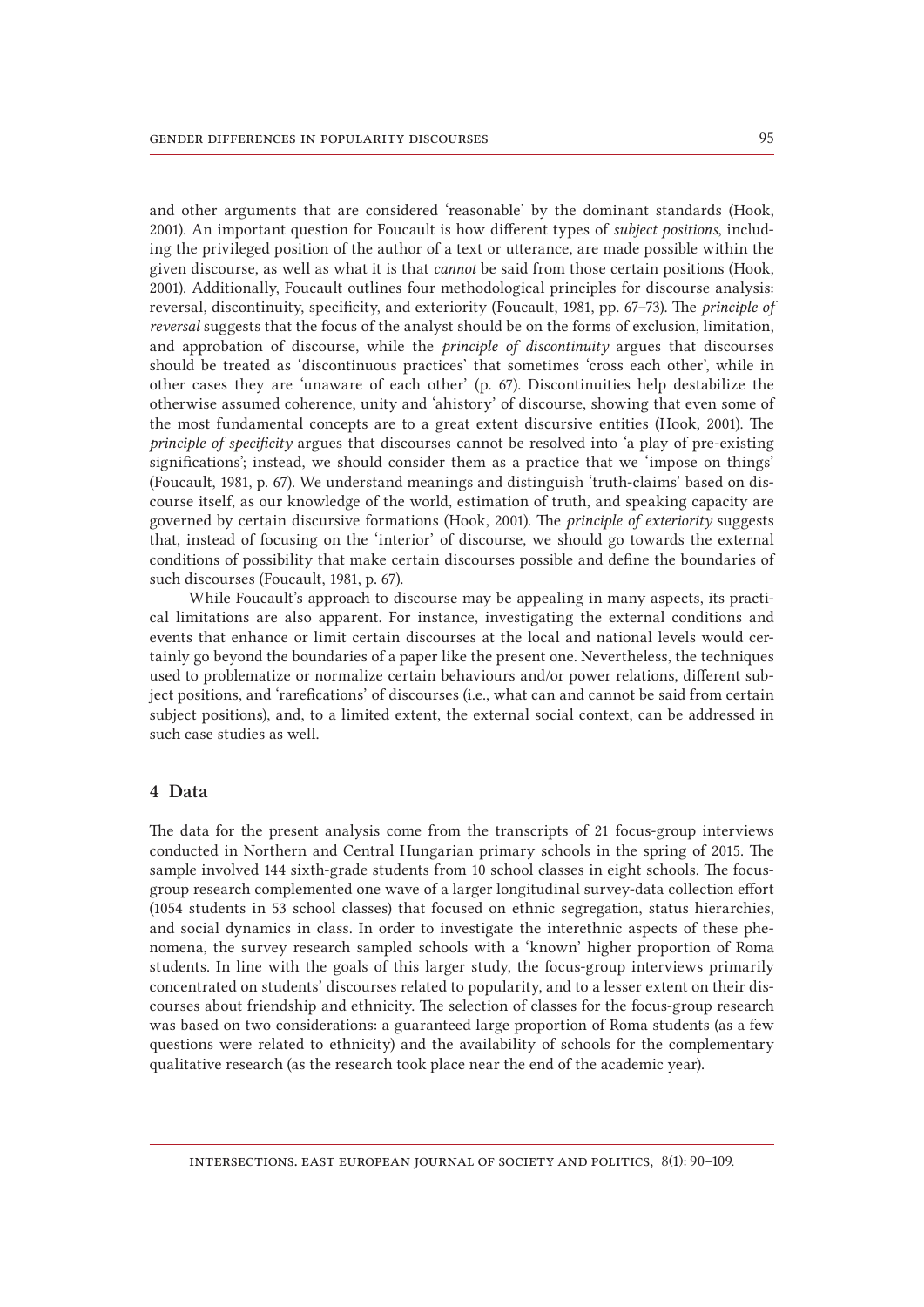The interviews took the time of one school class (45 minutes) and students were asked to form their own groups prior to the interviews (most groups contained four to seven pupils). In spite of the short time frame, the atmosphere was pleasant and friendly in most groups and students were very open about a wide range of topics. This might partly be due to the fact that in most cases they had already met and talked with us during the survey data collection effort a few months earlier, as well as prior to the interviews on the day of the interviews, and partly to the fact that they could form their own groups and thus in most cases participated in these discussions together with their friends. Written permission from parents was obtained in the case of all participants, and 84 per cent of students attending these classes participated in the interviews. The sample involved four school classes in disadvantaged rural areas and six classes in urban areas (three in the capital city and three in other towns) where disadvantaged and ethnic Roma students were overrepresented. Although no systematic data on ethnicity or socioeconomic background were collected during the interviews, the related survey data for these classes show that 68 per cent of the students identified as ethnic Roma (in the full survey sample this proportion was 35 per cent).<sup>1</sup> In spite of not having ethnicity data on individual participants, based on interviewer observations three types of groups emerged: mixed ethnicity groups, mostly ethnic Roma groups, and only-Roma groups. These compositions were in line with the ethnic composition of the respective classes as shown by the survey results, and no general tendency to ethnic segregation was observable in group formation. On the other hand, there was a relatively strong tendency for gender segregation: most groups were fully or predominantly same sex, while a few groups were mixed (typically as the result of 'remaining' students joining groups or a high number of absentees).

The procedure for the interviews was as follows: first, students went through a warmup session during which they introduced themselves and could express their opinions about the survey research (one or two months prior to the interviews, depending on the school). Then pupils were asked to write individually about the characteristics that they believed made someone popular in the class on a Post-it note; and after a few minutes the moderators collected these notes. Then the moderators discussed the listed characteristics with the group. There was also a list of characteristics (being good at sports, having good/bad grades, having cool gadgets, drinking alcohol and smoking) that they were asked to discuss in case any of these factors did not come up. This was followed by a few optional questions (related to describing popular pupils in the class and same-sex and cross-sex popularity, if these topics had not come up previously) and the section on popularity was closed with visual stimuli about excluded pupils (described in Section 5.1. in more detail). The section on popularity was followed by two brief sections on ethnicity (also with visual stimuli) and the conceptualization of friendship. As can be seen from this description, the interpretation of the

<sup>1</sup> Although it is difficult to estimate the ethnic composition of Hungarian school classes, a nationally representative school sample by TÁRKI found that approximately 10 per cent of eighth-grade students were ethnic Roma, based on parental self-identification (Hajdú et al., 2014, p. 268). Even though the measurement method and the year group are somewhat different, based on this proportion we can confidently assume that our sample did over-represent ethnic Roma students.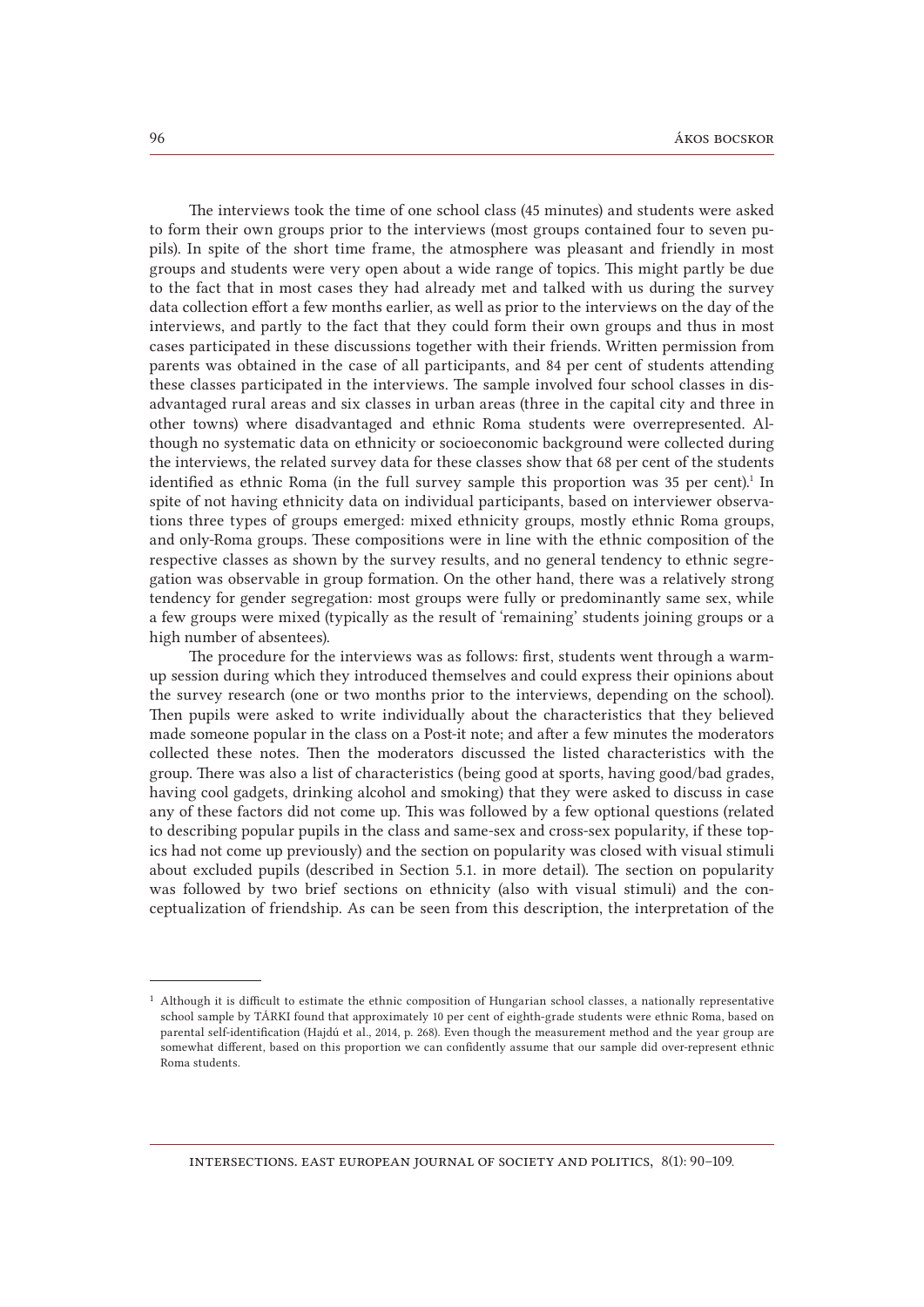term 'popular' (*népszerű*) was predominantly left to the participants – an approach in line with the international literature. Although the term can traditionally refer to both being dominant/influential *and* being liked by peers, international research (mostly from Englishspeaking countries and Holland) shows that popularity is generally interpreted by adolescents as the status dimension associated with power, prestige, and visibility (Cillessen & Marks, 2011). Similarly, it was used predominantly in this sense by the participants as well (see below). Consequently, the discourses presented in the following sections will mostly refer to the (assumed) personality and behavioural characteristics that participants perceived as contributing to one's popularity in the given class, not necessarily the characteristics that they personally prefer. In cases when the discourse refers to social affection (preference, likeability) it will be clearly indicated.

# 5 Results

Overall, the description of popular boys and girls was to a great extent in line with the international literature. Girls were primarily seen as '(over)sensitive', gossipy, and manipulative by many boys, while boys were most typically seen by girls as immature and (physically) fighting among one another. Both sexes thought that popular girls were usually 'big mouthed', somewhat aggressive, and 'bossy', while popular boys were thought to be good at sports, strong, and able to 'protect themselves'. Physical appearance also came up in some of the girl's groups, where both being 'too attractive' or 'too ugly' could have negative consequences. Among boys, physical weakness was often seen negatively, in particular if one was only 'pretending to be strong' but in fact was weak. Due to the age of the participants (12–14), contact between boys and girls was typically scarce, although the importance of being popular among members of the other sex – primarily being considered attractive and/or having a romantic relationship – came up occasionally. Some boys expressed their preference for girls who were 'similar' to them, e.g., sporty, outgoing, and funny; while this type of preference did not come up among girls. Importantly, when asked about popular students in the class, boys predominantly named other boys, while girls named both boys and girls at approximately similar frequency. When asked about the meaning of 'popularity', students most typically related it to being 'cool' or to being 'known' and 'famous', while they also sometimes related it to being liked by many peers.

### 5.1 'Sporty' boys and 'sensitive' girls

The characteristics most frequently mentioned in the interviews were being good at sports and being too 'sensitive'. The former was the most typical factor associated with boys' popularity, while the latter was attributed to both certain boys and girls and was reported to be the most important factor behind unpopularity. Being 'sensitive' seemed to be an umbrella term for a range of characteristics including being shy, reserved, and prone to cry, but also being irritable and reacting to 'teasing' aggressively.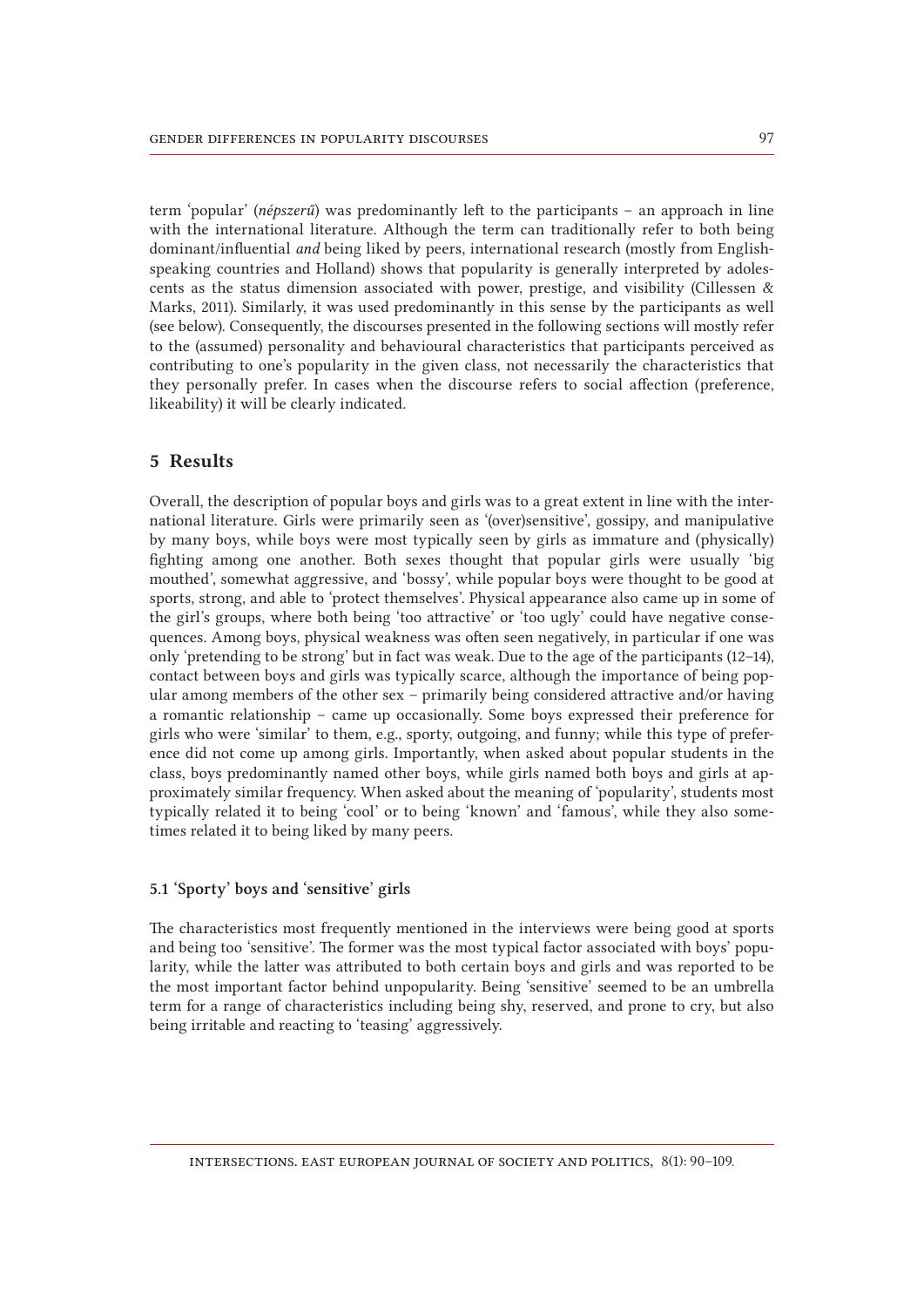Susan: David, Lisa, Nancy, they cannot talk to everyone and are not popular.2

Moderator: Why not?

Tom: They are very sensitive, and when anyone talks to them they run away.

Ron: Or lash out at you.

Moderator: Alright, thank you. Anyone want to add anything to this?

Brian: Yes, in connection to this, when anyone talks to them, they're like [*imitating*] 'oh leave me alone', and they hit me, and they go away together.

(*Boy-majority group with one girl, mixed ethnicity, capital city*)

This excerpt exemplifies the multiple layers and ambiguities related to 'sensitivity'. As students who created the 'sensitivity' discourses were the dominant ones in virtually all classes (although not necessarily the ones in the numerical majority), those students who were more reserved, somewhat introverted, or in other ways less resilient to their peers teasing them were easily labelled as lacking the necessary social skills. Not being able to 'talk to everyone' was clearly presented as the fault of these students (and not, for instance, the fault of those whom they are 'not able' to talk to), while it suggests that high peer status should be attributed to those pupils who, assumedly, can get along with everyone else. Since not getting along is a two-way relationship, 'everyone' primarily refers to the dominant students who set the norms and rules of class life. Not being resilient to mocking and teasing not only leads to the stigma of being 'sensitive', but not being in tune with these dominant students also leads to the essentialization of certain personality traits – i.e., pupils who do not get on with their popular peers become consensually seen as shy or sensitive. Similarly to what we have seen in the literature, popular students often attributed popularity and unpopularity to interpersonal skills, while their less popular peers frequently saw popularity itself in a more negative light and primarily attributed it to physical appearance, sports, and different forms of 'bad behaviour' (in fact, popular students also often attributed popularity to a combination of these traits and interpersonal skills). Importantly, in many of the groups students mentioned 'not fitting in' or 'not adapting to the community' when asked to elaborate on 'sensitivity'; expressions that are typically used by teachers and other adults when they describe 'problematic' students in Hungary. It would be interesting to investigate in the future the extent to which the argumentation schemes and discursive frames that put the blame on students deemed 'unable to fit in' are provided and reinforced by teachers and other adults.

Not surprisingly, 'sensitivity' was more frequently associated with girls and was certainly considered a 'feminine' characteristic. In cases when it was associated with boys, it was considered 'unmanly', and sensitive boys were sometimes labelled 'little girls'. At around the midpoint of the interviews, students were provided with two pictures, one of them showing a group of boys with one clearly being excluded; the other picture a group of girls with the same configuration. Students were asked to describe what they saw in the pictures, why

<sup>&</sup>lt;sup>2</sup> All transcripts presented in this paper were translated into English by the author, and names have been changed in order to protect the anonymity of participants.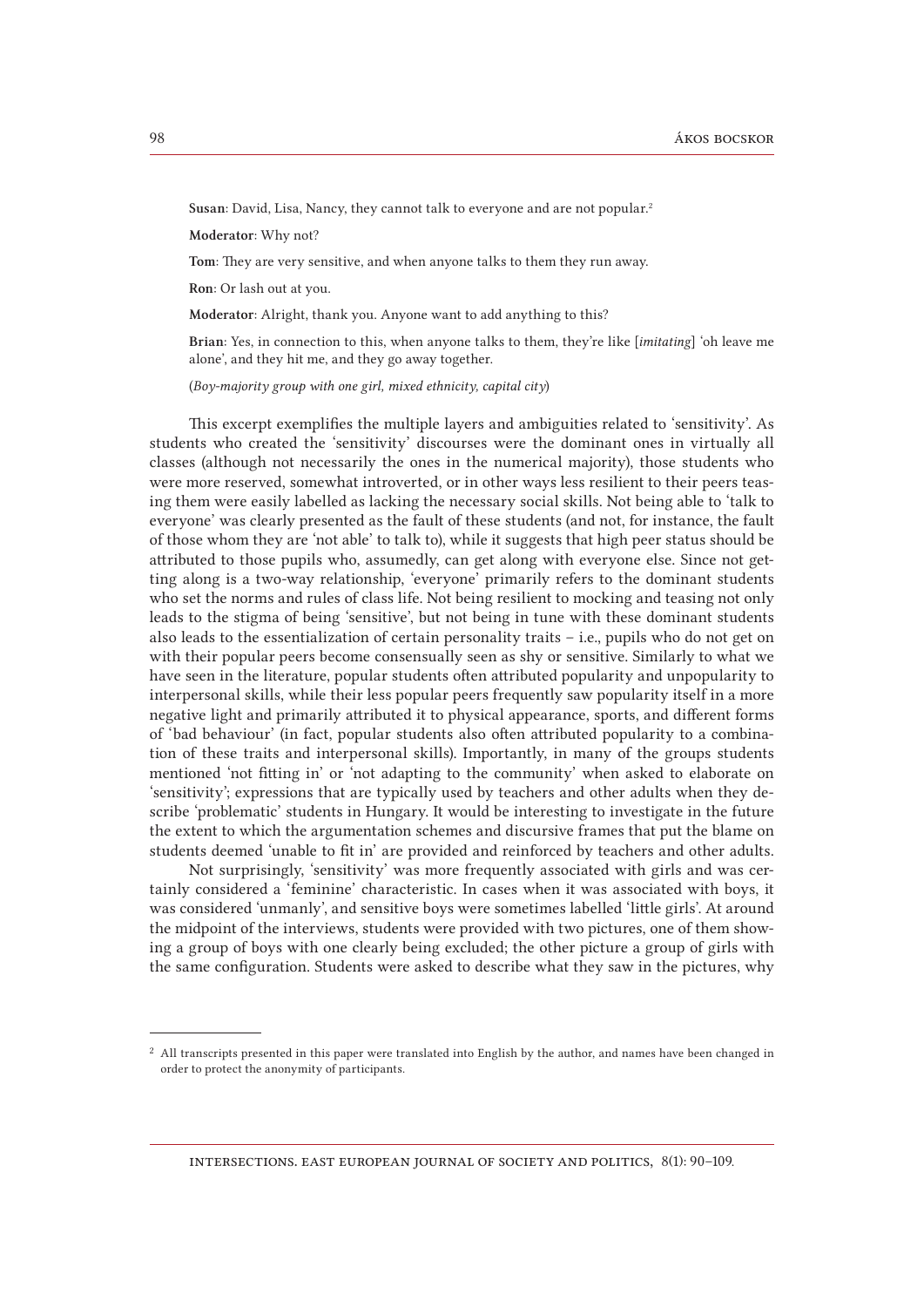this situation had occurred, and whether there were similar situations in their class. The following excerpt shows one example when students associated sensitivity with being feminine.

Mark: [*about the boy in the picture*] [He's] sensitive, that's why. Look at him, how sensitive he is. He's a little girl.

Paul: This is Billie [*a classmate*], and this is whatshisname.

(*Mixed gender, mixed ethnicity group, small town*)

While 'sensitivity' was most frequently mentioned in relation to unpopularity, 'arrogance' was a characteristic sometimes used to describe popular girls. These girls were considered popular, although widely disliked, and were perceived to 'look down on others' while having a 'huge ego'. Coolness and popularity were frequently interpreted as denigrating, mocking, and taunting others; however, this association was more typical in the case of girls.

Moderator: And Sandra, why is she arrogant?

Several students: Because she denigrates everybody, she taunts everyone.

Barbara: And [she thinks] she's the best at everything. [*others agree*]

Moderator: [*asking another girl*] What do you think?

Carolyn: She's a loudmouth.

[…]

Amanda: She denigrates everyone…

Martha: But when we say the same to her, she gets offended immediately.

Carolyn: She gets outraged.

Moderator: And Martha, why do you think it's possible that Sandra is so arrogant and still popular?

Martha: She's not popular at all.

Moderator: She's not. [*others disagree*] Uhm, so she's popular but not in the good sense?

Several students: yes, yes.

Amanda: And if someone dares talk to her, she denigrates them, and shouts at them. So I think because of this. No one dares to taunt her, they look up on her out of fear.

(*Mixed gender, mostly Roma group, small town*)

Sports, football in particular, were presented as being of central importance for every group of boys. Additionally, boxing and the ability to 'protect oneself' physically were also frequently mentioned. Being good at football was a source of pride for boys, and sometimes they also implied that this would make them more attractive among girls. Interestingly, in spite of this central importance, the assumption that not being skilled at sports would hinder one's chances of becoming popular was downplayed or rejected in every group of boys. Among girls, sports only occasionally came up and did not seem to be of central importance. Importantly, as the dominant members of girl groups were typically not very fond of doing sports, girls who were originally more positive about sports eventually also started to downplay their importance.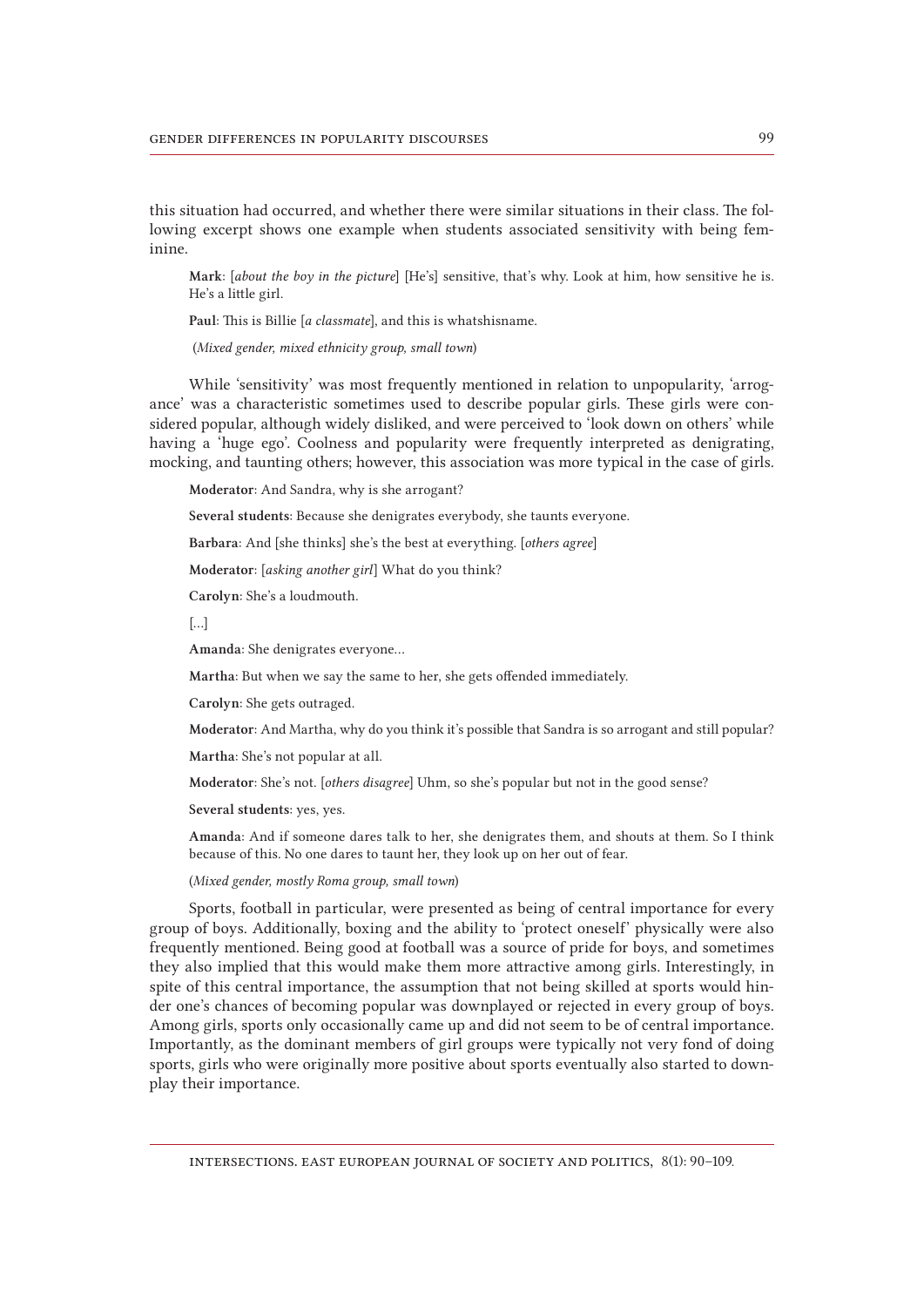### 5.2 Physical strength and violence

As mentioned earlier, the topic of physical strength was central in boys' discourses of popularity. Those who were strong and fought a lot were frequently reported to be more popular and an ethos of 'toughness' was often verbalized. Occasionally, fighting together was mentioned as one of the major bonding experiences and an integral part of school life for boys. Physical violence was almost always framed by the perpetrators as a proportional reaction to another person's verbal or physical attacks, or at least was presented in neutral terms (e.g. 'there was a fight'), and respondents hardly ever positioned themselves as initiators of these conflicts. On the one hand, this shows that physical violence needs to be 'justified' for peers (or at least for the adult moderator) in order to be considered 'acceptable'. On the other hand, the openness with which respondents talked about such events suggests that, under certain circumstances, the surrounding adult environment did not always judge these events as unacceptable, at least not in the case of boys. Additionally, trying to participate in these demonstrations of strength without the corresponding physical capacity ('pretending to be strong') resulted in extreme unpopularity. These unsuccessful attempts to increase one's status (without having the 'right' physical capabilities) are related to the question of authenticity. As we have seen in the literature, students who 'pretend' to be someone other than they 'really are' can become extremely unpopular. In addition to strength being an important 'masculine' trait, 'fearless' attitudes were just as important. The following excerpt shows the difficulty, and almost impossibility, of boys admitting being afraid of violent peers.

Moderator: And, by the way, does it make someone more popular, if s/he is a bit more violent, fights [physically]? Or are you afraid of them?

Dan: We are afraid.

Steve: It's not that we are afraid of them but… [*hesitates*]

Moderator: So you're not afraid of them?

Brian: I'm not afraid of anyone either.

Dan: I'm not afraid of anyone either.

(*Mixed gender, mostly Roma group, small town*)

Reports of physical fights were rare among girls, and on the few occasions when they were mentioned, these stories were about students not present in the group, or the statements were phrased in very general terms (e.g., 'there are fights'). Realistically, one could expect that such confrontations actually occur more rarely among girls; however, the lack of 'owning up' to such activities shows that these fights might be less acceptable (for adults) in the case of girls, or at least they are less a source of 'pride' (for an exception, see the analysis of some of the only-Roma classes below). However, while physical strength and fights were not central to girls' identities, *never* was it mentioned in relation to any of these reports that such activity would be 'unfeminine' or unacceptable in the case of girls.

It is important to mention that prosocial traits such as 'kindness' and 'friendliness' were just as frequently associated with popularity by boys as aggression. Similarly, 'kindness' was more frequently mentioned by girls than 'arrogance' or different forms of verbal aggression. However, intensive discourses similar to the ones related to strength, sensitivity, or arrogance were not created around these prosocial traits, and even after further questions by the moderators their elaboration remained limited.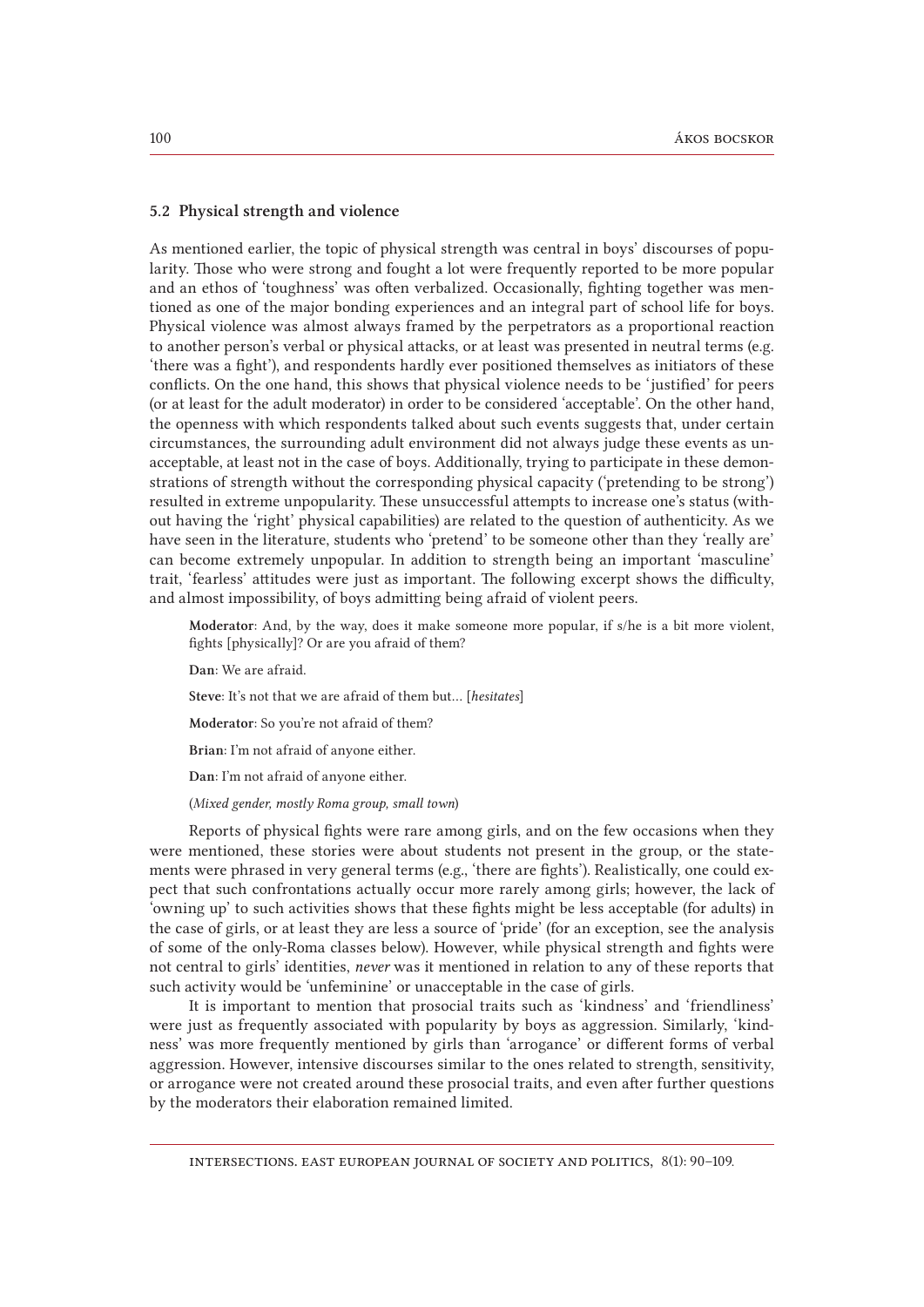### 5.3 Physical appearance and romantic relationships

Due to the age of the participants, physical attraction and romantic relationships were less emphatic than they are in older age groups. However, the importance of physical appearance, especially in the case of girls, came up occasionally. On the one hand, it involved being physically attractive and having the 'right type' of body, while on the other hand it included being 'fashionable' and 'having style'. While boys talked about attractiveness in rather general terms, pointing out that it can contribute to popularity among members of the other sex, for girls it was often the source of both popularity and jealousy. For instance, in one girl's group some participants argued that pretty girls were popular while their less attractive peers were rejected ('no one wants the ugly one').

Physical attraction and romantic relationships can be difficult topics to talk about for this age group, especially when they are asked about by an adult moderator. The following excerpt exemplifies this difficulty; participants in one of the girl groups were asked (on this occasion by a female moderator) about their popular peers in the class.

Several girls: Lisa, you Lisa

Lisa: Why me?

Pam: I'd rather not say that now…

Amy: Because you love boys.

Lisa: It's not true.

[…]

Moderator: So, girls, why did you name Lisa?

Pam: You only have to look at her.

Moderator: So you think if someone is good-looking then she can be popular among girls.

Pam: Let's say if she's better at something than them.

(*Only-Roma girl group, rural area*)

In this example we can see that, in line with the general gender stereotypes, 'loving boys' is framed somewhat pejoratively in the case of girls, in particular in the case of girls who are pretty and attractive. This negative association is clear from Lisa's rejection of the assumption of 'loving boys', as well as from the seemingly evasive answers of Pam. However, in spite of the pejorative connotations, it is admitted that being pretty and attractive to boys does contribute to one's popularity, and Lisa was indeed one of the most dominant participants in this group.

While being pretty and attractive to boys were related to popularity, having actual romantic or even physical relationships was seen much more negatively and in one group of girls physical relationships were even labelled 'lame'. In particular, having more than one (former) boyfriend or 'switching' between boys came with the risk of being labelled a 'slut' (and consequently losing status, at least among girls).

Amy: And they [the boys] share their girlfriend.

Moderator: Can you tell me a bit about this? What does it mean?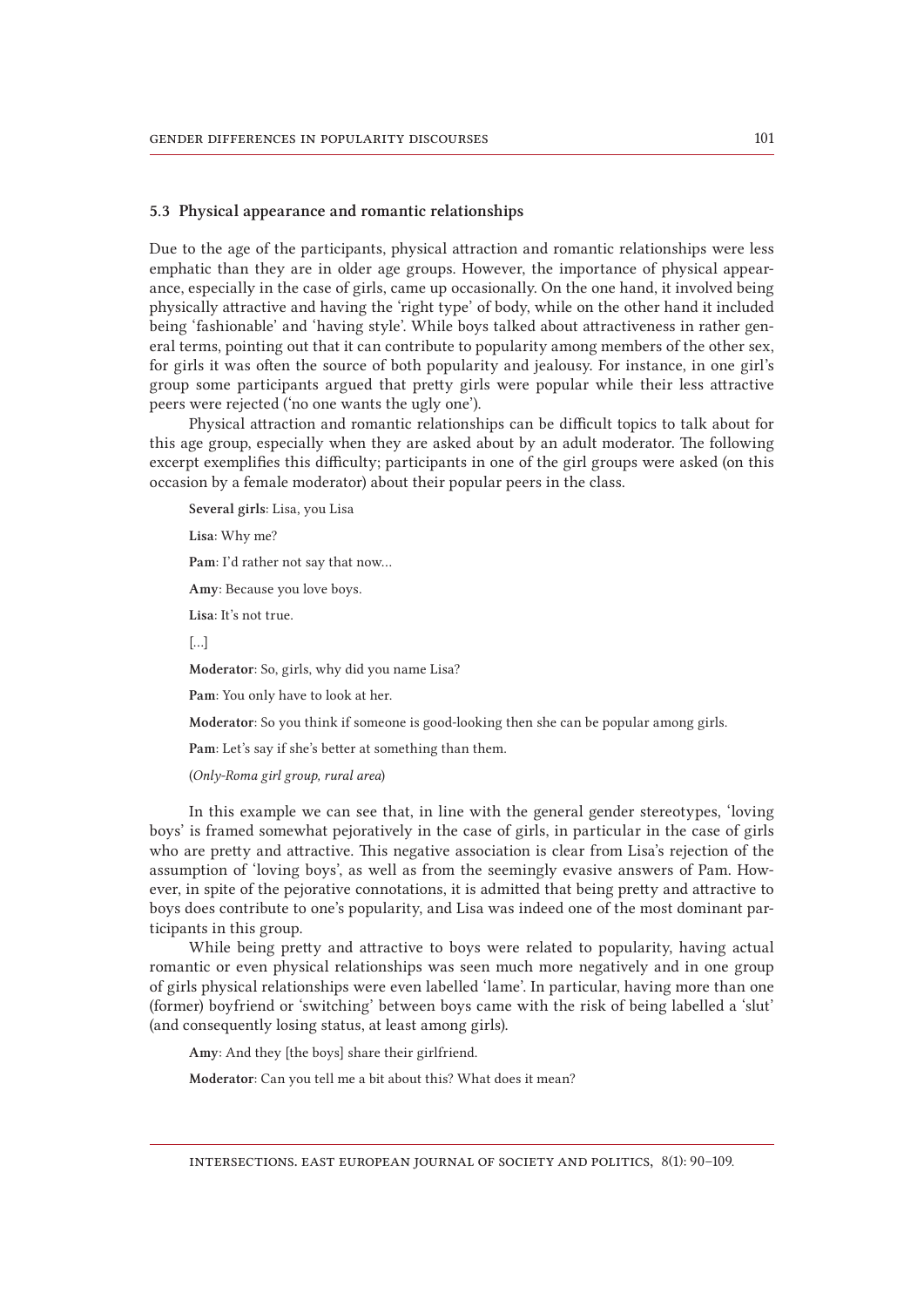Amy: There is Jennifer for instance who is together with Jason and…

Lisa: … And a brother who took his brother's girlfriend.

Moderator: Okay, so there are two brothers and one took away the girlfriend from the other.

Several girls: No, rather the girl is switching [*others agree in the background*]

Moderator: And why do you think the boys are not bothered by this?

Lisa: Well, the girl is a big slut [*others agree*].

(*Only-Roma girl group, rural area*)

While having 'too much' interest in boys had negative effects on girls' popularity, no such tendency was reported among boys. In fact, present and former relationships were reported to be important parts of some of the dominant boys' popularity, while no stigma was attached to having more relationships at once.

In relation to physical appearance, 'coolness' in appearance (e.g., hair and clothes), being fashionable, and having 'good style' were occasionally mentioned by both girls and boys. As the sample included schools mostly located in disadvantaged neighbourhoods and/or classes with a high proportion of disadvantaged students, financial background and the ability to buy 'trendy' clothes and gadgets were less emphatic factors than they would have been among predominantly middle-class students. However, while explicit references to financial inequality were mostly missing, discourses around being 'stylish' as well as around personal hygiene (e.g., being smelly, wearing the same clothes) often emerged. Both areas, while seemingly related to the 'character' of the pupils in question, are, to a significant extent, related to socioeconomic differences, as not everyone can afford to be stylish even according to the 'local standards' of these classes. Similarly, the ability to attend to personal hygiene is often determined by the housing conditions of the students' families in these disadvantaged regions.

### 5.4 Themes without gender differences: substance use, 'bad behaviour', and academic engagement

There were some themes regarding which the quantitative and ethnographic literature frequently identifies gender differences in popularity dynamics, but in the discourses of the participants of the current study such differences did not really appear. There were three such well-identifiable areas: 'bad behaviour' (e.g. swearing, fighting, disrupting the class), substance use (smoking), and academic engagement. Given their educational importance and the somewhat surprising lack of difference, these themes will be briefly discussed below.

Different forms of bad behaviour at school, including swearing, fighting, taunting others, and showing disrespect towards teachers, frequently came up during the interviews. In some classes bad behaviour was considered an important component of popularity and dominant participants boasted about their 'acts' and the consequences of their bad behaviour (e.g., disciplinary hearings). However, whether 'bad behaviour' was a source of 'pride' or talked about disapprovingly was rather connected to the local class and school atmosphere than to gender differences. Similarly, the acceptance and prevalence of substance use, almost exclusively smoking, also seemed to be related to the local 'milieu' and not that much to gen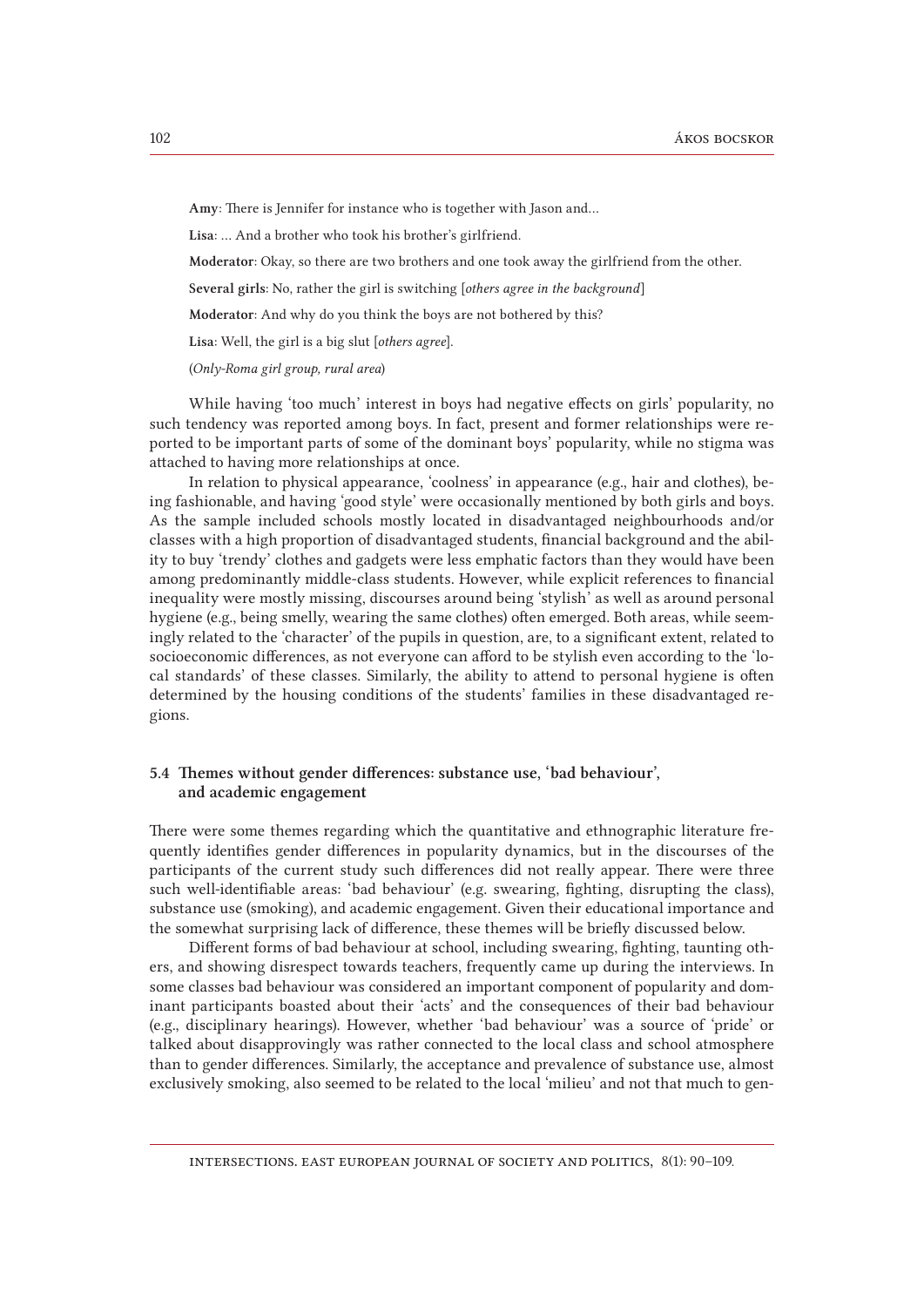der. Interestingly, smoking was initially almost always denied, and students frequently expressed their discontent with moderators asking about it. However, after being assured that neither their parents nor their teachers would learn about their answers, they gradually admitted that it was an important part of popularity, as they often looked up to those peers who 'dared' to smoke. Even after admitting its importance, they frequently emphasized that the ones who smoked were 'in the other group' and controlled each other to ensure that no one mentioned names. This silence and reluctance related to smoking clearly reflects the value system of an adult environment that most probably strongly punishes such activities. Some pupils even mentioned that their parents would 'kill' them if they learnt about them smoking, while such fears were never verbalized, as we have seen above, in relation to violence and other forms of 'bad behaviour'.

The stereotype of the ugly, anti-social, and 'lame' nerd frequently came up. In some groups, negative attitudes and hostility towards good students were explicitly verbalized. In these groups, studying and following school rules in general was considered 'lame'. However, similarly to the topics in the previous section, this was rather related to the class and school 'milieu' than to gender differences. The following excerpt gives an illustrative example of good academic performance and a lack of social skills being conflated into the category 'nerd' – one pupil (Rob) had to 'defend' himself by emphasizing that he was 'not learning too much', while his friend (Brian), one of the most dominant and popular students in the class, needed to emphasize the social skills of Rob.

Brian: Rob is not a nerd, not a nerd because he can talk to anyone.

Rob: I'm not learning too much.

Brian: Because nerds study only for themselves.

(*Boy-majority group with one girl, mixed ethnicity, capital city*)

However, while Rob and Brian fought the stigma of Rob being labelled a 'nerd', the underlying narrative that conflates diligence and the lack of social skills and thus stigmatizes 'nerds' was not challenged in any way.

#### 5.5 Ethnicity and gender

Finally, some points about the intersections of gender and ethnicity need to be emphasized. As mentioned above, data on the ethnicity of individual participants was not collected during the interviews; however, based on the interviewers' perception, the ethnic composition of the groups can be divided into three categories: mixed ethnicity, mostly Roma, and only-Roma groups. Due to the lack of individual ethnicity information, the small number of groups, and the non-representative nature of the sample, strong conclusions regarding ethnic differences cannot be made. Nevertheless, different ethnic compositions may be compared: while the different mixed-ethnicity groups did not show remarkable differences and came from either the capital city or small towns, three out of the four classes in rural areas were almost exclusively attended by Roma pupils. While the number of these fully segregated classes (schools) was relatively small in the sample, it is noticeable that in two out of the three of them strong negative attitudes towards school and academic engagement were verbalized by the dominant students as well as a kind of 'ethos' of physical fights and disruptive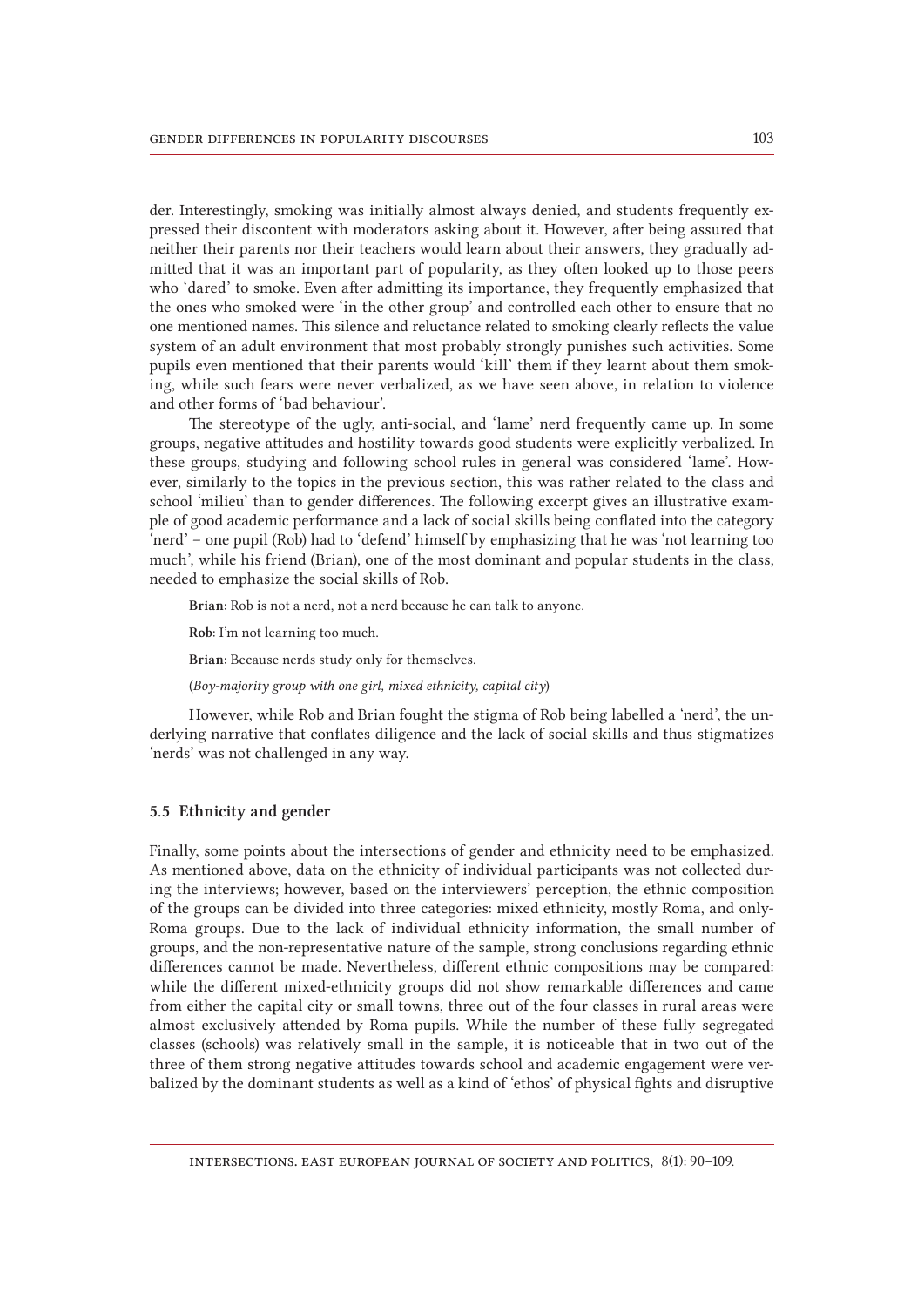behaviour. At the same time, these students expressed negative sentiments towards academically engaged peers and those who follow school rules. This phenomenon, to some extent, seems to resemble the 'oppositional culture' described in the international literature. Since (the majority of) those of Roma ethnicity suffer from social marginalization and widespread prejudice and discrimination in Hungary (including residential and educational segregation and labour-market discrimination) and the gap in the educational performance of Roma and non-Roma students is significant (which means the lack of school success), it is conceivable that similar social dynamics may have been at play in these two classes.

Interestingly, similarly to the findings of Eriksen (2019), these discourses were more powerfully and vehemently expressed by girls; although they were prevalent both in the boys' and girls' groups. Additionally, for the dominant girls in these classes being 'tough' and 'Gypsy-like' (i.e. 'not sensitive') was of central importance. The following excerpts show two examples from the same group of the appraisal of disruptive behaviour and resentment towards peers who follow the rules.

Moderator: And how does behaving badly make someone popular?

Linda: That's just the way it is with us, we dig it if someone behaves badly.

Moderator: And what does s/he do, what does it mean if someone behaves badly?

Linda: Swears at teachers, talks during the class, hits, taunts others.

Moderator: And someone who behaves well?

Linda: That's not really [popular].

Kimberly: That's not good.

Jessica: That's not.

Linda: Quiet, a dog.

Moderator: A dog?

Linda: Someone who is not bad, just is [there]. That's not good.

Linda: Just sitting at your desk [all day], like an old man, that's not [cool].

Kimberly: That's not [cool].

Linda: I'd like to hit them on the head.

Moderator: So it's not possible for someone to be both [a good student and cool]?

Linda: No, not in this class.

(*Only-Roma girl group, rural area*)

Clearly, conducting a systematic comparison of different ethnic group compositions and exploring the dynamics and conditions for such potential 'oppositional cultures' goes beyond the scope of the current paper and related sample. Nevertheless, it would be interesting to conduct research on popularity discourses in more segregated (rural) schools/areas to generate a better comparative perspective, as well as to collect ethnicity information on the individual participants in order to get a more refined picture about potential ethnic differences.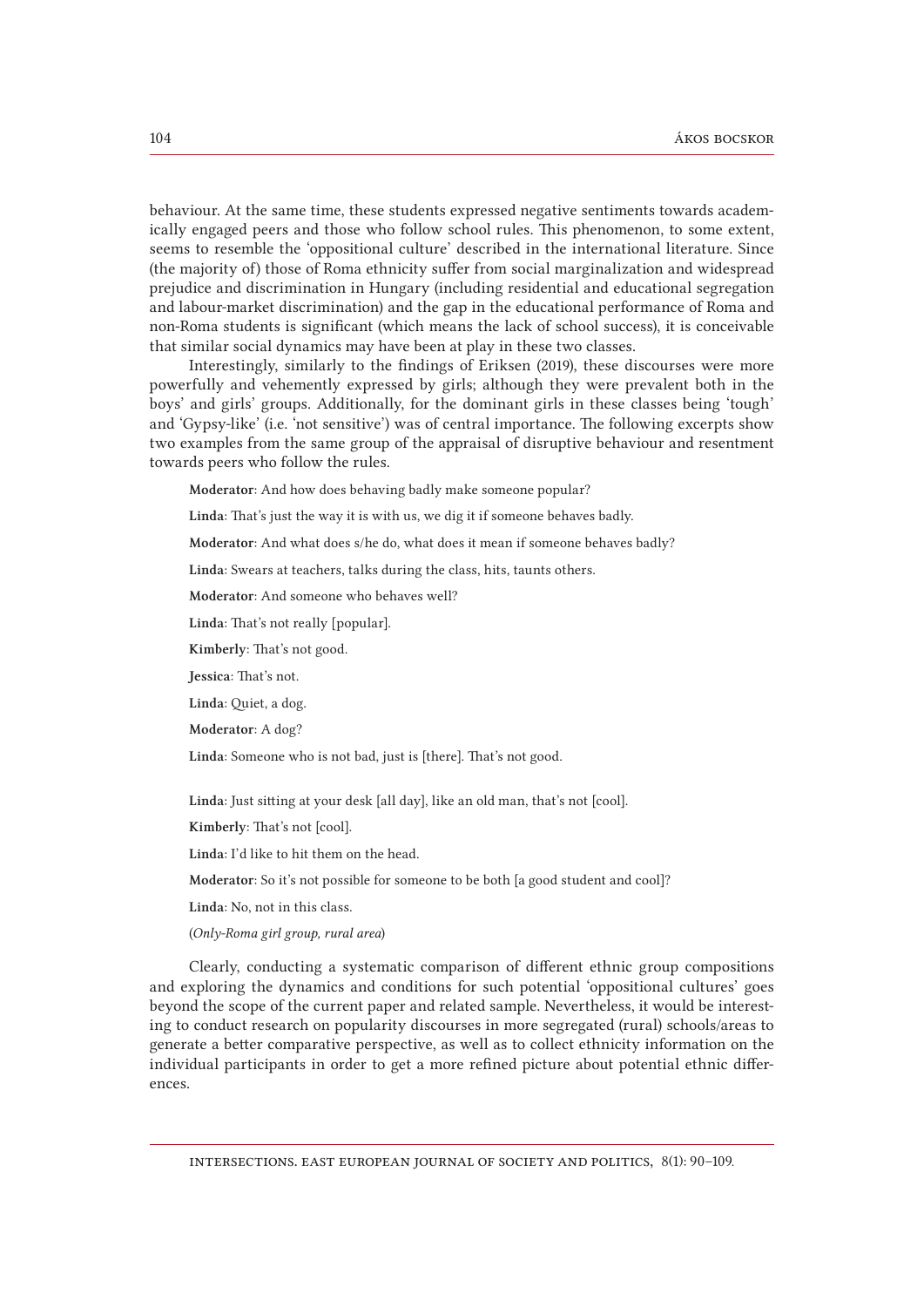# 6 Conclusion

The paper focused on the gendered patterns of popularity discourse among sixth-grade students in Northern and Central Hungarian primary schools. The analysis took a critical approach to the discourses and narratives presented by the students. We saw that, mostly in line with the international literature, boys' popularity discourses were primarily organized around athletic abilities, physical strength, and verbal and physical dominance over other peers, while girls' discourses were, to a great extent, organized around physical appearance, verbal aggression, 'arrogance', and kindness. 'Sensitivity' – i.e., a lack of resilience to mocking and taunting – was seen as negative in the case of both genders and was considered 'unmanly' in the case of boys. While a lack of physical strength and the 'ability to protect oneself' was strongly connected to the lack of masculinity in the case of boys, similar discourses of 'unfemininity' did not emerge. In fact, among girls primarily 'liking boys too much' was disapproved of in a way that followed a gendered pattern, while no similar prohibition on 'bad behaviour' or academic disengagement emerged. Since ethnic Roma students constituted approximately two-thirds of the sample, at the end of our analysis we were also able to briefly refer to the intersections of gender and ethnicity. We saw that in two out of the three classes in ethnically segregated school environments a strong rejection of pro-school values and strong approval of disruptive behaviour were verbalized, and this was particularly visible in the case of the dominant, 'tough' girls in these only-Roma classes.

Our results underline the importance of investigating gender differences in popularity discourses in different cultural contexts as well as the importance of focusing on ethnicity and socio-economic background. Even though, as we saw above, the Hungarian population demonstrates some of the strongest gender stereotypes in the European Union, and antifeminist political discourses have been prevalent in the last few years, the effects of these factors seem to have been limited in the case of our sample. While the boys and girls in the sample frequently associated popularity with 'gender-typical' traits and behaviours, these associations mostly seemed to be in line with 'Western' findings. Additionally, while physically weak and/or 'sensitive' boys were seen as unmanly by their dominant peers, no discourses of 'unfemininity' emerged and constraints on 'unacceptable' feminine behaviour were also limited (with the exception of 'loving boys too much'). This may partly be due to the age of the participants (12–14) and partly to the ethnic and socio-economic composition of our sample; we propose that research on older age groups and different socio-economic backgrounds could clarify temporal trajectories and class differences in the gender-typicality of popularity discourses. Similarly, research in other Central and Eastern European countries, in particular in states with a sizeable Roma minority, could clarify national and ethnic differences, even within similar cultural contexts.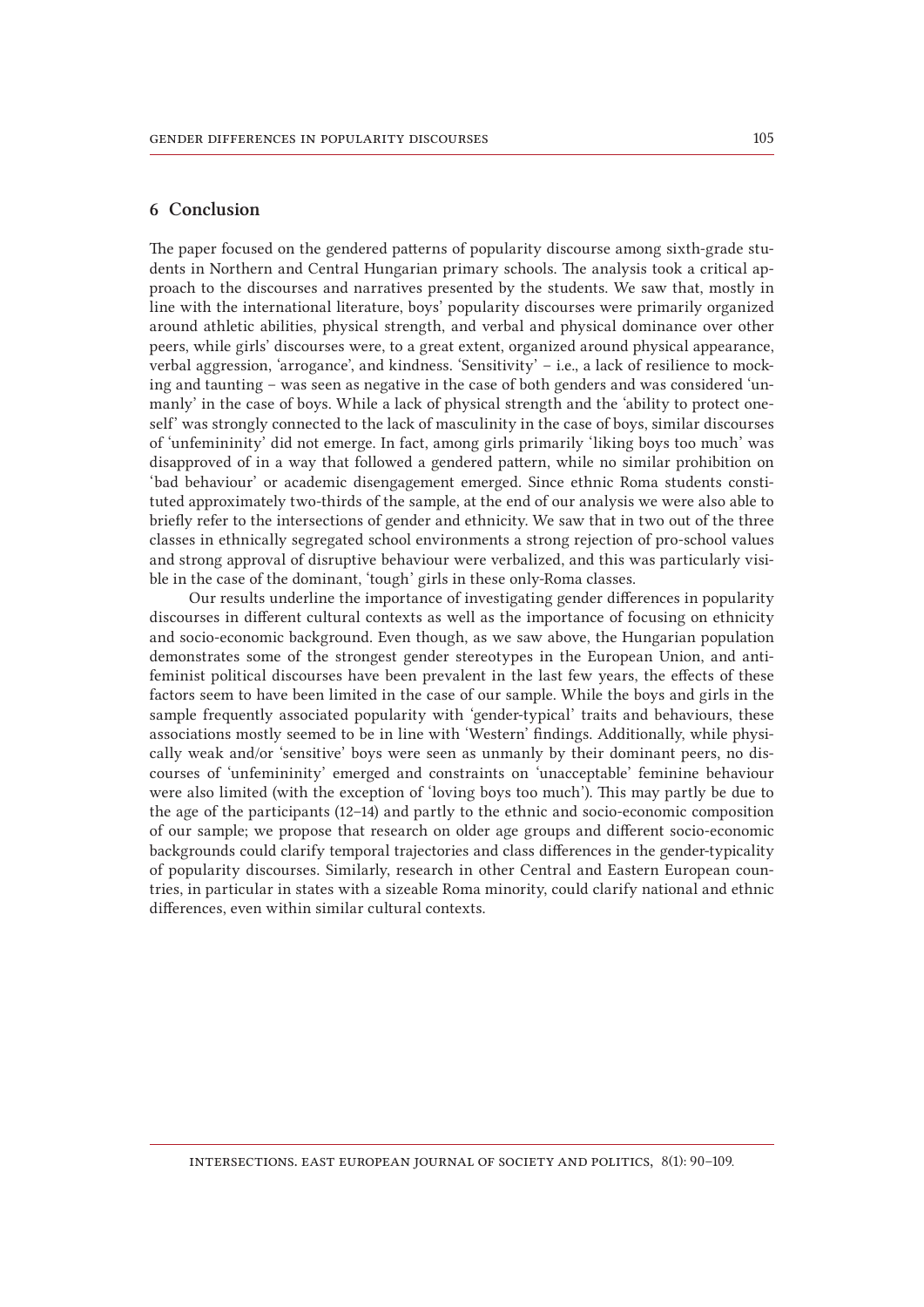### References

- Adler, P. A., Kless, S. J. & and Adler, P. (1992). Socialization to Gender Roles: Popularity among Elementary School Boys and Girls. *Sociology of Education, 65*(3), 169–187. [https://doi.org/](https://doi.org/10.2307/2112807) [10.2307/2112807](https://doi.org/10.2307/2112807)
- Ainsworth-Darnell, J. W. & Downey, D. B. (1998). Assessing the oppositional culture explanation for racial/ethnic differences in school performance. *American Sociological Review, 63*(4), 536– 553. https://doi.org/10.2307/2657266
- Bettis, P., Ferry, N. C. & Roe, M. (2016). Lord of the Guys: Alpha Girls and the Post-feminist Landscape of American Education. *Gender Issues*, *33* (2), 163–181. https://doi.org/10.1007/s12147-016- 9153-x
- Bourdieu, P. (1991). *Language and Symbolic Power*. Polity Press.
- Chambers, D., Tincknell, E. & Loon, J. V. (2004). Peer regulation of teenage sexual identities. *Gender and Education, 16*(3), 397–415. https://doi.org/10.1080/09540250042000251515
- Cillessen, A. H. N. & Marks, P. E. L. (2011). Conceptualizing and measuring popularity. In A. H. N. Cillessen, D. Schwartz & L. Mayeux (Eds.), *Popularity in the Peer System* (pp. 25–56). The Guilford Press.
- Cobbett, M. (2014). Being 'nuff' and 'scudding class': exploring girls' and boys' perceptions of popularity, gender and achievement in Antiguan secondary schools. *British Educational Research Journal, 40*(1), 45–62. https://doi.org/10.1002/berj.3027
- Cook, P. J. & Ludwig, J. (1997). Weighing the 'burden of "acting white"': Are there race differences in attitudes toward education? *Journal of Policy Analysis and Management, 16*(2), 256–278. [https://doi.org/10.1002/\(SICI\)1520-6688\(199721\)16:2<256:AID-PAM4>3.0.CO;2-H](https://doi.org/10.1002/%28SICI%291520-6688%28199721%2916:2%253C256::AID-PAM4%253E3.0.CO%3B2-H)
- Currie, D. H., Kelly, D. M. & Pomerantz, S. (2007). 'The power to squash people': understanding girls' relational aggression. *British Journal of Sociology of Education, 28*(1), 23–37. [https://doi.](https://doi.org/10.1080/01425690600995974) [org/10.1080/01425690600995974](https://doi.org/10.1080/01425690600995974)
- Duncan, N. (2004). It's important to be nice, but it's nicer to be important: girls, popularity and sexual competition. *Sex Education, 4*(2), 137–152. https://doi.org/10.1080/14681810410001678329
- Eder, D. (1985). The Cycle of Popularity: Interpersonal Relations Among Female Adolescents. *Sociology of Education, 58*(3), 154–165. https://doi.org/10.2307/2112416
- Eriksen, I. M. (2019). Tough femininities: ethnic minority girls' aggressive school opposition. *British Journal of Sociology of Education, 40*(8), 1090–1104. https://doi.org/10.1080/01425692.2019.1646113
- European Commission (2017). *Special Eurobarometer 465: Gender Equality, Stereotypes, and Women in Politics. Summary*. https://ec.europa.eu/commfrontoffice/publicopinion/index.cfm/ResultDoc/ download/DocumentKy/80678 Accessed 29 August 2021.
- Fordham, S. (1988). Racelessness as a factor in Black students' school success: Pragmatic strategy or pyrrhic victory? *Harvard Educational Review, 58*(1), 54–84. h[ttps://doi.org/10.17763/haer.58.1.](https://doi.org/10.17763/haer.58.1.c5r77323145r7831) [c5r77323145r7831](https://doi.org/10.17763/haer.58.1.c5r77323145r7831)
- Fordham, S. & Ogbu, J. U. (1986). Black students' school success: Coping with the 'burden of acting White.' *The Urban Review, 18*(3), 176–206. https://doi.org/10.1007/BF01112192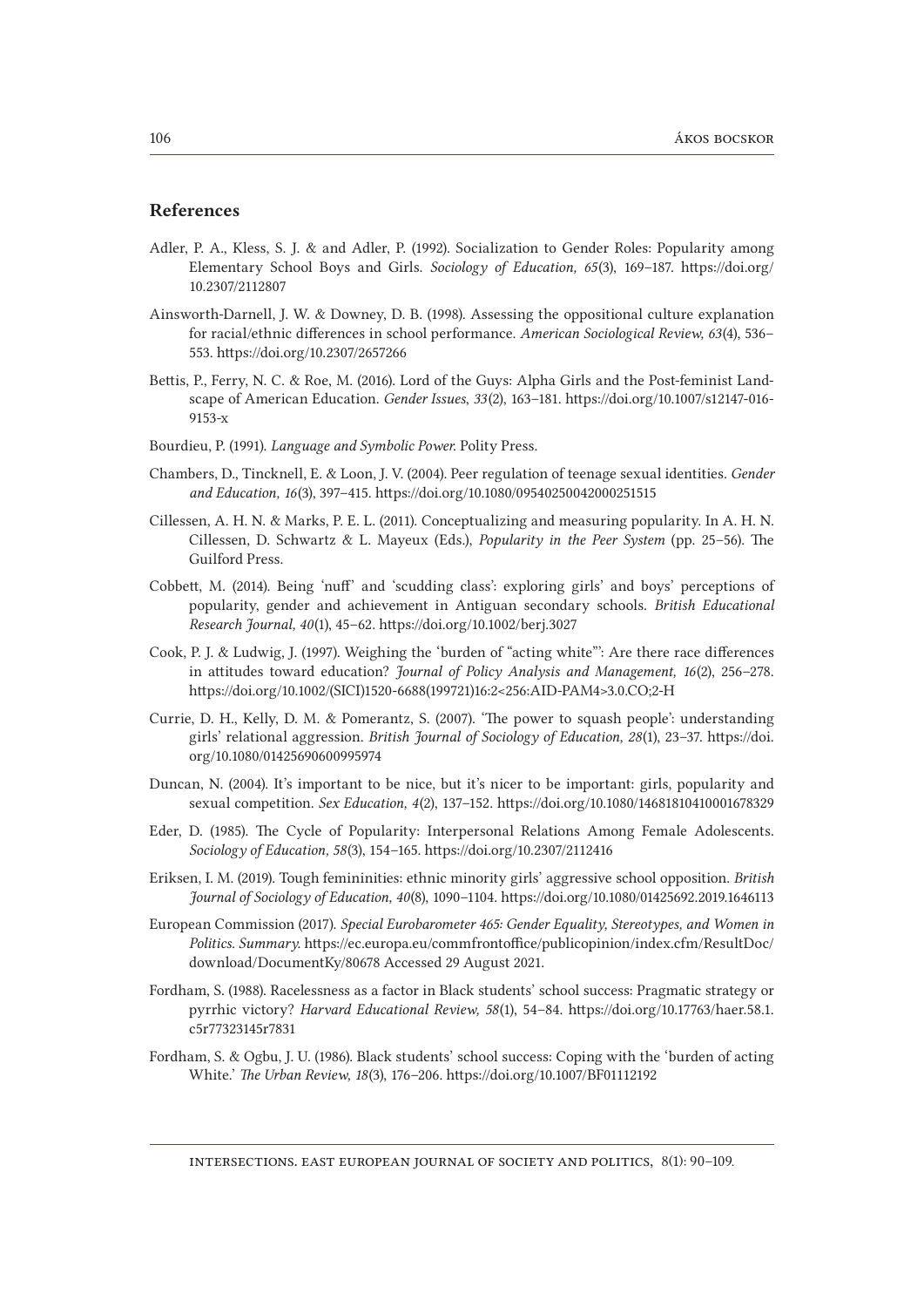- Foucault, M. (1981). The Order of Discourse. In R. Young (Ed.), *Untying the Text: A Post-Structuralist Reader* (pp. 48–78). Routledge.
- Francis, B. (2009). The role of The Boffin as abject Other in gendered performances of school achievement. *The Sociological Review, 57*(4), 645–669. [https://doi.org/10.1111/j.1467-954X.2009.01866.x](https://doi.org/10.1111%252Fj.1467-954X.2009.01866.x)
- Francis, B., Skelton, C. & Read, B. (2010). The simultaneous production of educational achievement and popularity: How do some pupils accomplish it? *British Educational Research Journal, 36*(2), 317–340. https://doi.org/10.1080/01411920902919265
- Fryer, R. G. & Torelli, P. (2010). An empirical analysis of 'acting white'. *Journal of Public Economics, 94*(5), 380–396. https://doi.org/10.1016/j.jpubeco.2009.10.011
- Gregor, A. (2016). A nemi szerepekkel kapcsolatos attitűdök a 2000-es években Magyarországon (Attitudes related to gender roles in Hungary during the 2000s). *Socio.hu, 6*(1), 89–111.
- Gregor, A. & Rédai, D. (2015). Heteronormatív ifjúság? A magyarországi 15–29 éves fiatalok véleménye az azonos nemű párok együttéléséről (Heteronormative youth? Opinions of Hungarian 15-29-year-olds related to the cohabitation of same-sex couples). *Socio.hu, 5*(1), 122–143. https://doi.org/10.18030/socio.hu.2015.1.122
- Griffin, C. (2004). Good Girls, Bad Girls: Anglocentrism and Diversity in the Constitution of Contemporary Girlhood. In A. Harris (Ed.), *All About the Girl: Culture, Power, and Identity*. (pp. 29–44). Routledge. https://doi.org/10.4324/9780203492567-7
- Habermas, J. (1984). *The Theory of Communicative Action: Volume 1 Reason and The Rationalization of Society*. Beacon Press.
- Habsz, L. D. & Radó, M. (2018). Ez egy gyönyörű barátság kezdete? Az iskolai ellenkultúra hiánya a magyarországi roma tanulók körében (Is this the beginning of a beautiful friendship? The lack of oppositional culture among Hungarian Roma students). *Szociológiai Szemle, 28*(2), 52–74.
- Hajdu, T., Kertesi, G. & Kézdi, G. (2014). Roma fiatalok a középiskolában. Beszámoló a TÁRKI Életpálya-felmérésének 2006 és 2012 közötti hullámaiból (Roma youth at secondary schools. Report on the 2006-2012 waves of TÁRKI's school career tracking). In T. Kolosi & I. Gy. Tóth (Eds.), *Társadalmi Riport 2014*. TÁRKI Társadalomkutatási Intézet Zrt. [https://www.tarki.hu/](https://www.tarki.hu/adatbank-h/kutjel/pdf/b334.pdf) [adatbank-h/kutjel/pdf/b334.pdf](https://www.tarki.hu/adatbank-h/kutjel/pdf/b334.pdf) Accessed 29 August 2021.
- Hajdu, T., Kertesi, G. & Kézdi, G. (2019). Inter-Ethnic Friendship and Hostility between Roma and non-Roma Students in Hungary: The Role of Exposure and Academic Achievement. *The B.E. Journal of Economic Analysis & Policy, 19*(1). https://doi.org/10.1515/bejeap-2017-0289
- Hook, D. (2001). Discourse, Knowledge, Materiality, History: Foucault and Discourse Analysis. *Theory & Psychology, 11*(4), 521–547. https://doi.org/10.1177/0959354301114006
- Jackson, C. (2006). 'Wild' girls? An exploration of 'ladette' cultures in secondary schools. *Gender and Education, 18*(4). 339–360. https://doi.org/10.1080/09540250600804966
- Kehily, M. J. & Nayak, A. (1997). 'Lads and Laughter': Humour and the production of heterosexual hierarchies. *Gender and Education, 9*(1), 69–88. https://doi.org/10.1080/09540259721466
- Keller, T. (2020). Differences in Roma and non-Roma students' ratings of their peers' popularity: an inquiry into the oppositional culture in Hungarian schools with the use of a survey experiment. *Quality & Quantity, 54*(4), 1233–1255. https://doi.org/10.1007/s11135-020-00983-x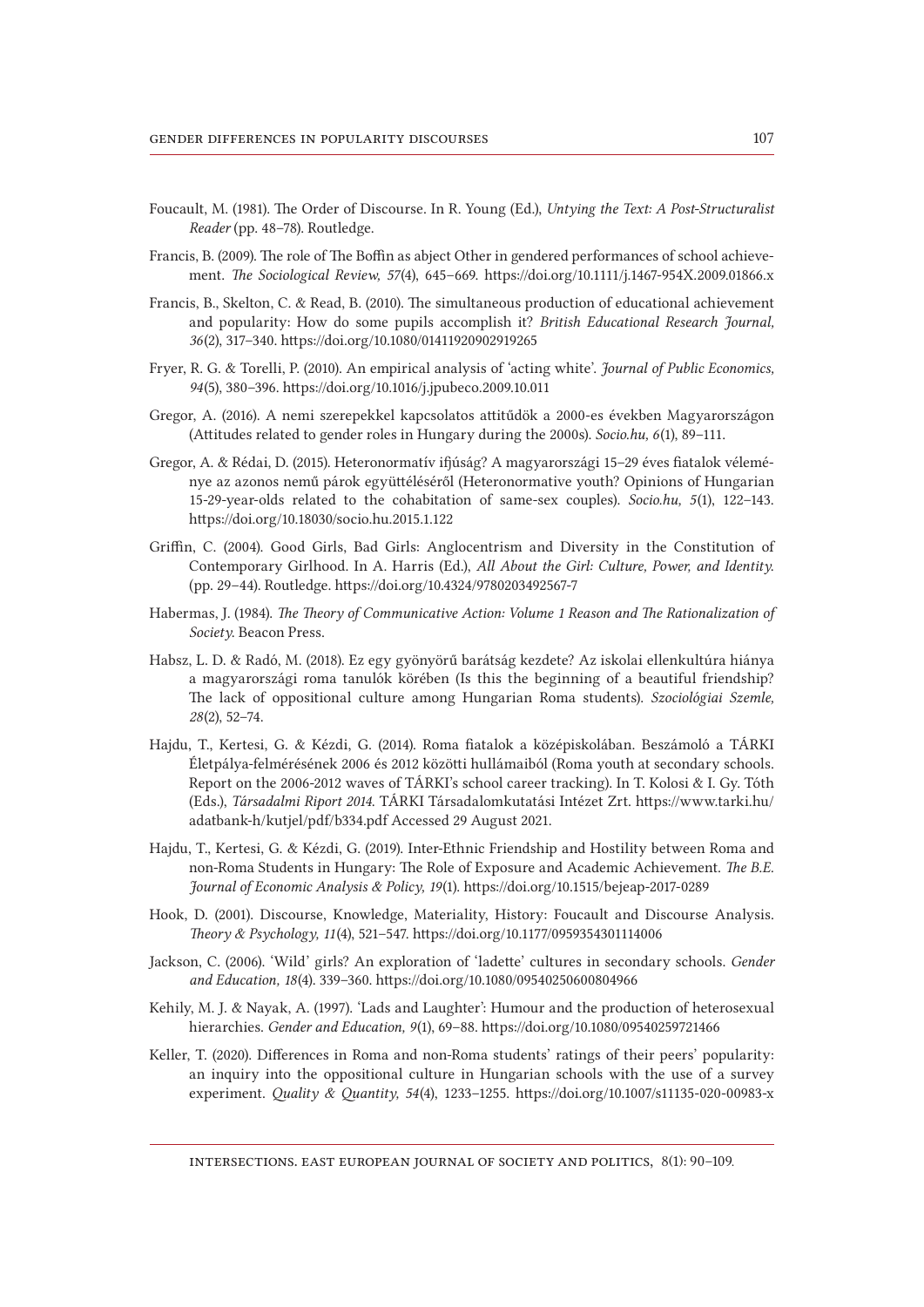- Kisfalusi, D. (2018). Bullies and Victims in Primary Schools: The Association Between Bullying, Victimization, and Students' Ethnicity and Academic Achievement. *Intersections. East European Journal of Society and Politics, 4*(1), 133–158. https://doi.org/https://doi.org/10.17356/ ieejsp.v4i1.372
- Kováts, E. & Pető, A. (2017). Anti-gender discourses in Hungary: A discourse without a movement? In R. Kuhar & D. Paternotte (Eds.), *Anti-Gender Campaigns in Europe: Mobilizing against Equality*. Rowman & Littlefield.
- Mayeux, L. & Kleiser, M. (2019). A Gender Prototypicality Theory of Adolescent Peer Popularity. *Adolescent Research Review, 5*. 295–306. https://doi.org/10.1007/s40894-019-00123-z
- Mayeux, L., Sandstrom, M. J. & Cillessen, A.H.N. (2008). Is being popular a risky proposition? *Journal of Research on Adolescence, 18*(1), 49–74. https://doi.org/10.1111/j.1532-7795.2008.00550.x
- Merten D. E. (1997). The Meaning of Meanness: Popularity, Competition, and Conflict among Junior High School Girls. *Sociology of Education, 70*(3), 175–191. https://doi.org/10.2307/2673207
- Paechter, C. and Clark, S. (2016). Being 'nice' or being 'normal': girls resisting discourses of 'coolness'. *Discourse: Studies in the Cultural Politics of Education, 37*(3), 457–471. [https://doi.org/](https://doi.org/10.1080/01596306.2015.1061979) [10.1080/01596306.2015.1061979](https://doi.org/10.1080/01596306.2015.1061979)
- Read, B., Francis, B. & Skelton, C. (2011). Gender, popularity and notions of in/authenticity amongst 12‐year‐old to 13‐year‐old school girls. *British Journal of Sociology of Education, 32*(2). 169–183. https://doi.org/10.1080/01425692.2011.547304
- Rédai, D. (2019a). Discourses of Inequality: Reproducing Gendered, Ethnic, and Classed Subjectivities and Social Inequalities through Sexuality Discourses in a Hungarian School. *Intersections. East European Journal of Society and Politics, 5*(4), 41–58. [https://doi.org/https://doi.](https://doi.org/10.17356/ieejsp.v5i4.580) [org/10.17356/ieejsp.v5i4.580](https://doi.org/10.17356/ieejsp.v5i4.580)
- Rédai, D. (2019b). *Exploring Sexuality in Schools: The Intersectional Reproduction of Inequality*. Palgrave Macmillan. https://doi.org/10.1007/978-3-030-20161-6
- Renold, E. (2000). 'Coming out': Gender, (hetero)sexuality and the primary school. *Gender and Education, 12*(3), 309–326. https://doi.org/10.1080/713668299
- Rose, A. J., Glick, G. C. & Smith, R. L. (2011). Popularity and gender: The two cultures of boys and girls. In A. H. N. Cillessen, D. Schwartz & L. Mayeux (Eds.), *Popularity in the Peer System* (pp. 103–122). The Guilford Press.
- Sandstrom, M. J. (2011). The power of popularity: Influence processes in childhood and adolescence. In A. H. N. Cillessen, D. Schwartz & L. Mayeux (Eds.), *Popularity in the Peer System* (pp. 219– 244). The Guilford Press.
- Schwartz, D. & Hopmeyer Gorman, A. (2011). The high price of high status. In A. H. N. Cillessen, D. Schwartz & L. Mayeux (Eds.), *Popularity in the Peer System* (pp. 245–270). The Guilford Press.
- Schwartz, D., Gorman, A. H., Nakamoto, J. & McKay, T. (2006). Popularity, social acceptance, and aggression in adolescent peer groups: links with academic performance and school attendance. *Developmental Psychology, 42*(6), 1116–1127. https://doi.org/10.1037/0012-1649.42.6.1116
- Skelton, C., Francis, B. & Read, B. (2010). 'Brains before "beauty"?' High achieving girls, school and gender identities. *Educational Studies, 36*(2), 185–194. https://doi.org/10.1080/03055690903162366